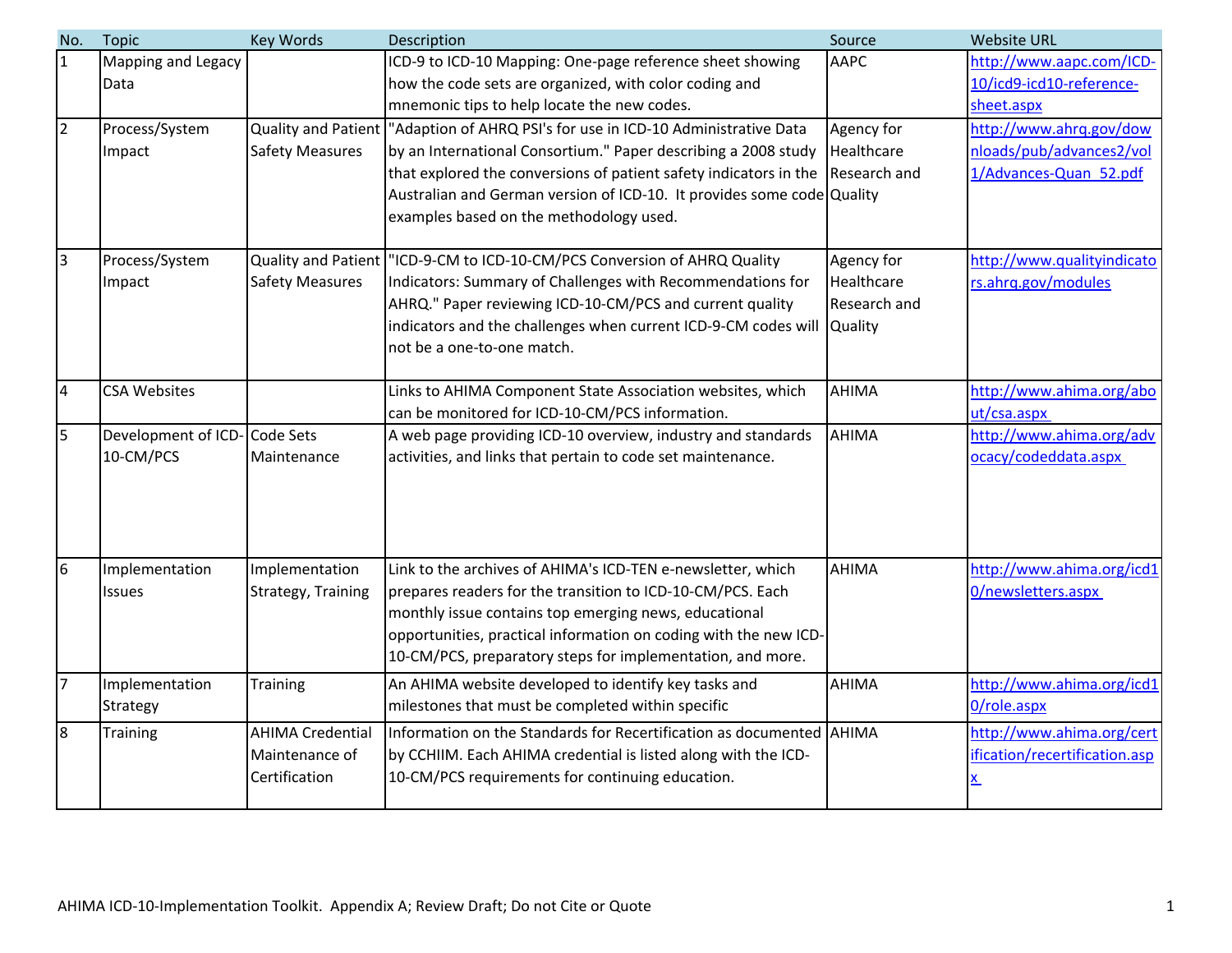| No. | <b>Topic</b>            | <b>Key Words</b> | Description                                                                                                                                                                         | Source        | <b>Website URL</b>                                   |
|-----|-------------------------|------------------|-------------------------------------------------------------------------------------------------------------------------------------------------------------------------------------|---------------|------------------------------------------------------|
| 9   | Training                |                  | A list of AHIMA-approved ICD-10-CM/PCS trainers by state. Also AHIMA<br>included at this link is a list of ICD-10 "ambassadors," who may<br>be contacted to discuss training needs. |               | http://www.ahima.org/icd1<br>O/trainers.aspx         |
|     |                         |                  |                                                                                                                                                                                     |               |                                                      |
| 10  | Mapping and Legacy      |                  | 'ICD-10 Reimbursement Mappings: New Mappings from CMS                                                                                                                               | AHIMA Body of | http://library.ahima.org/xp                          |
|     | Data                    |                  | Help Organizations in the Transition to ICD-10"                                                                                                                                     | Knowledge     | edio/groups/public/docum<br>ents/ahima/bok1 043242.h |
|     |                         |                  |                                                                                                                                                                                     |               | <b>CSD</b>                                           |
| 11  | <b>Budgetary Issues</b> |                  | The article "Budgeting for ICD-10" offers guidance on budgeting                                                                                                                     | AHIMA Body of | http://library.ahima.org/xp                          |
|     |                         |                  | by category and year.                                                                                                                                                               | Knowledge     | edio/groups/public/docum                             |
|     |                         |                  |                                                                                                                                                                                     |               | ents/ahima/bok1 047957.h<br><b>CSD</b>               |
| 12  | Documentation           |                  | 'Top Ten Documentation Issues for ICD-10" summarizes a                                                                                                                              | AHIMA Body of | http://library.ahima.org/xp                          |
|     | Improvement             |                  | presentation at AHIMA's 2011 AHIMA ICD-10 Summit.                                                                                                                                   | Knowledge     | edio/groups/public/docum                             |
|     |                         |                  |                                                                                                                                                                                     |               | ents/ahima/bok1 049129.h                             |
| 13  | <b>Coding Guidance</b>  | ICD-10-PCS       | 'ICD-10-PCS Root Operation Groups: Root Operations that Take                                                                                                                        | AHIMA Body of | <b>CSD</b><br>http://library.ahima.org/xp            |
|     |                         |                  | Out Some or All of a Body Part" is the first article in a series of                                                                                                                 | Knowledge     | edio/groups/public/docum                             |
|     |                         |                  | four articles that review the coding guidelines regarding root                                                                                                                      |               | ents/ahima/bok1 046693.h                             |
| 14  | <b>Coding Guidance</b>  | ICD-10-PCS       | 'ICD-10-PCS Root Operation Groups, Part 2: Root Operations                                                                                                                          | AHIMA Body of | http://library.ahima.org/xp                          |
|     |                         |                  | that Take Out SolidS, Fluids, Gases from a Body Part, Involve                                                                                                                       | Knowledge     | edio/groups/public/docum                             |
|     |                         |                  | Cutting or Separation Only, and Put In OR put Back or Move                                                                                                                          |               | ents/ahima/bok1 046936.h                             |
| 15  | <b>Coding Guidance</b>  | ICD-10-PCS       | Some OR All of a Body Part" discusses the root operations of<br>'ICD-10-PCS Root Operation Groups, Part 3: Root Operations                                                          | AHIMA Body of | CSD<br>http://library.ahima.org/xp                   |
|     |                         |                  | That Alter the Diameter/Route of a Tubular Body Part and That                                                                                                                       | Knowledge     | edio/groups/public/docum                             |
|     |                         |                  | Define Other Repairs" reviews the root operations of                                                                                                                                |               | ents/ahima/bok1 047949.h                             |
|     |                         |                  | Restriction, Occlusion, Dilation, and Bypass as well as Control                                                                                                                     |               | <b>CSD</b>                                           |
|     |                         |                  | and Repair.                                                                                                                                                                         |               |                                                      |
| 16  | <b>Coding Guidance</b>  | ICD-10-PCS       | 'ICD-10-PCS Root Operation Groups, Part 4: Root Operations                                                                                                                          | AHIMA Body of | http://library.ahima.org/xp                          |
|     |                         |                  | That Always Involve a Device, Involve Examination Only, or                                                                                                                          | Knowledge     | edio/groups/public/docum                             |
|     |                         |                  | Define Other Objectives" reviews the root operations of                                                                                                                             |               | ents/ahima/bok1 048086.h                             |
|     |                         |                  | Insertion, Replacement, Supplement, Change, Removal, and                                                                                                                            |               | CSD                                                  |
|     |                         |                  | Revision. It also includes a discussion on root operations that<br>involve an examination and those that define other objectives.                                                   |               |                                                      |
|     |                         |                  |                                                                                                                                                                                     |               |                                                      |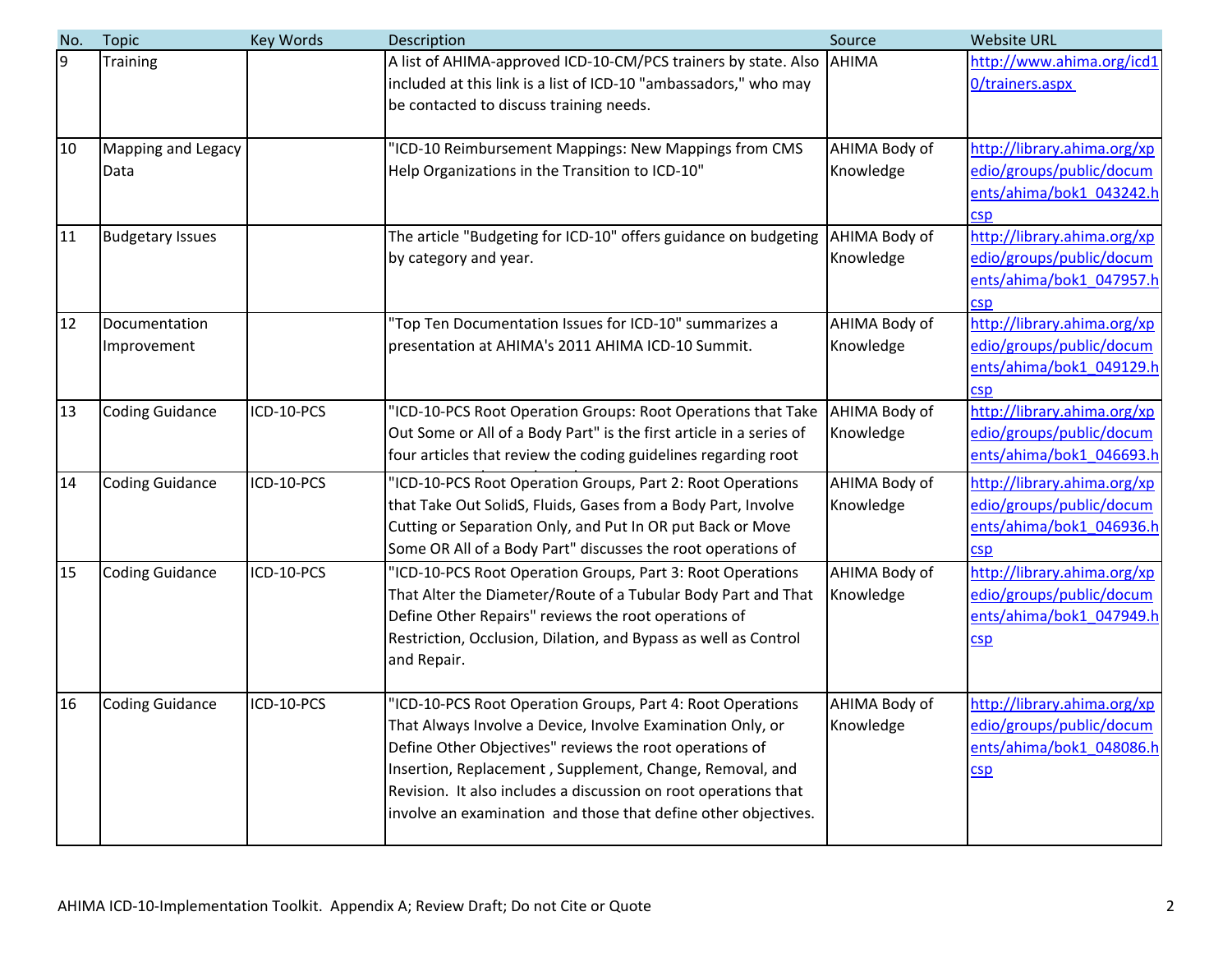| No. | <b>Topic</b>       | <b>Key Words</b>   | Description                                                         | Source        | <b>Website URL</b>                                      |
|-----|--------------------|--------------------|---------------------------------------------------------------------|---------------|---------------------------------------------------------|
| 17  | Implementation     |                    | 'ICD-10-CM/PCS Transition: Planning and Preparation Checklist"      | AHIMA Body of | http://library.ahima.org/xp<br>edio/groups/public/docum |
|     | <b>Strategy</b>    |                    | is AHIMA's four-phase checklist to assist with ICD-10               | Knowledge     |                                                         |
|     |                    |                    | implementation planning.                                            |               | ents/ahima/bok1 048737.p<br>df                          |
| 18  | Implementation     | Implementation     | 'Top 10 List: Phase 1" describes the 10 critical steps in the first | AHIMA Body of | http://library.ahima.org/xp                             |
|     | <b>Issues</b>      | Strategy, Impact   | phase of ICD-10-CM/PCS implementation:                              | Knowledge     | edio/groups/public/docum                                |
|     |                    | Assessment,        | Plan Development and Impact Assessment. It is adapted from          |               | ents/ahima/bok1 048748.p                                |
|     |                    | <b>Resolutions</b> | AHIMA's full implementation checklist.                              |               | df                                                      |
|     |                    |                    |                                                                     |               |                                                         |
| 19  | Implementation     | Implementation     | 'Planning for the ICD-10-CM Transition for LTC Facilities" is       | AHIMA Body of | http://library.ahima.org/xp                             |
|     | <b>Issues</b>      | Strategy,          | appendix A of AHIMA's "ICD-9-CM Coding Guidance for LTC             | Knowledge     | edio/groups/public/docum                                |
|     |                    | Budgetary Issues,  | Facilities." It describes four areas that LTC facilities should     |               | ents/ahima/bok1 048119.h                                |
|     |                    | Training,          | consider in their ICD-10 implementations.                           |               | CSD                                                     |
|     |                    | Communication,     |                                                                     |               |                                                         |
|     |                    | Process/System     |                                                                     |               |                                                         |
|     |                    | Impact, Long Term  |                                                                     |               |                                                         |
| 20  | Implementation     | Implementation     | 'Top 10 List: Phase 2" describes the 10 critical steps in the       | AHIMA Body of | http://library.ahima.org/xp                             |
|     | Strategy           | Strategy, Impact   | second phase of ICD-10-CM/PCS implementation:                       | Knowledge     | edio/groups/public/docum                                |
|     |                    | Assessment,        | implementation preparation.                                         |               | ents/ahima/bok1 049100.p                                |
|     |                    | Resolutions,       |                                                                     |               | df                                                      |
|     |                    | monitor vendor     |                                                                     |               |                                                         |
|     |                    | progress           |                                                                     |               |                                                         |
| 21  | Implementation     | Training           | The article "Developing an ICD-10-CM/PCS Coder Training             | AHIMA Body of | http://library.ahima.org/xp                             |
|     | Strategy           |                    | Strategy" outlines how coding managers can ensure their             | Knowledge     | edio/groups/public/docum                                |
|     |                    |                    | coding staff have sufficient foundational knowledge of the          |               | ents/ahima/bok1 048782.h                                |
|     |                    |                    | biomedical sciences; learn the structure, organization, and         |               | CSD                                                     |
|     |                    |                    | unique features of ICD-10-CM/PCS; and understand how to             |               |                                                         |
|     |                    |                    | apply maps and crosswalks between ICD-9-CM and ICD-10-              |               |                                                         |
|     |                    |                    | CM/PCS. It is based on AHIMA's "Role-based Model for ICD-10         |               |                                                         |
|     |                    |                    | Implementation."                                                    |               |                                                         |
| 22  | Mapping and Legacy |                    | 'Crosswalk Options for Legacy Systems: Implementing Near-           | AHIMA Body of | http://library.ahima.org/xp                             |
|     | Data               |                    | Term Tactical Solutions for ICD-10." This article explores tactical | Knowledge     | edio/groups/public/docum                                |
|     |                    |                    | solutions being explored by payers that are not ready to migrate    |               | ents/ahima/bok1 049002.h                                |
|     |                    |                    | from their legacy systems. Most solutions involve a crosswalk       |               | CSD                                                     |
|     |                    |                    | between old and new code sets, created from four basic              |               |                                                         |
|     |                    |                    | options.                                                            |               |                                                         |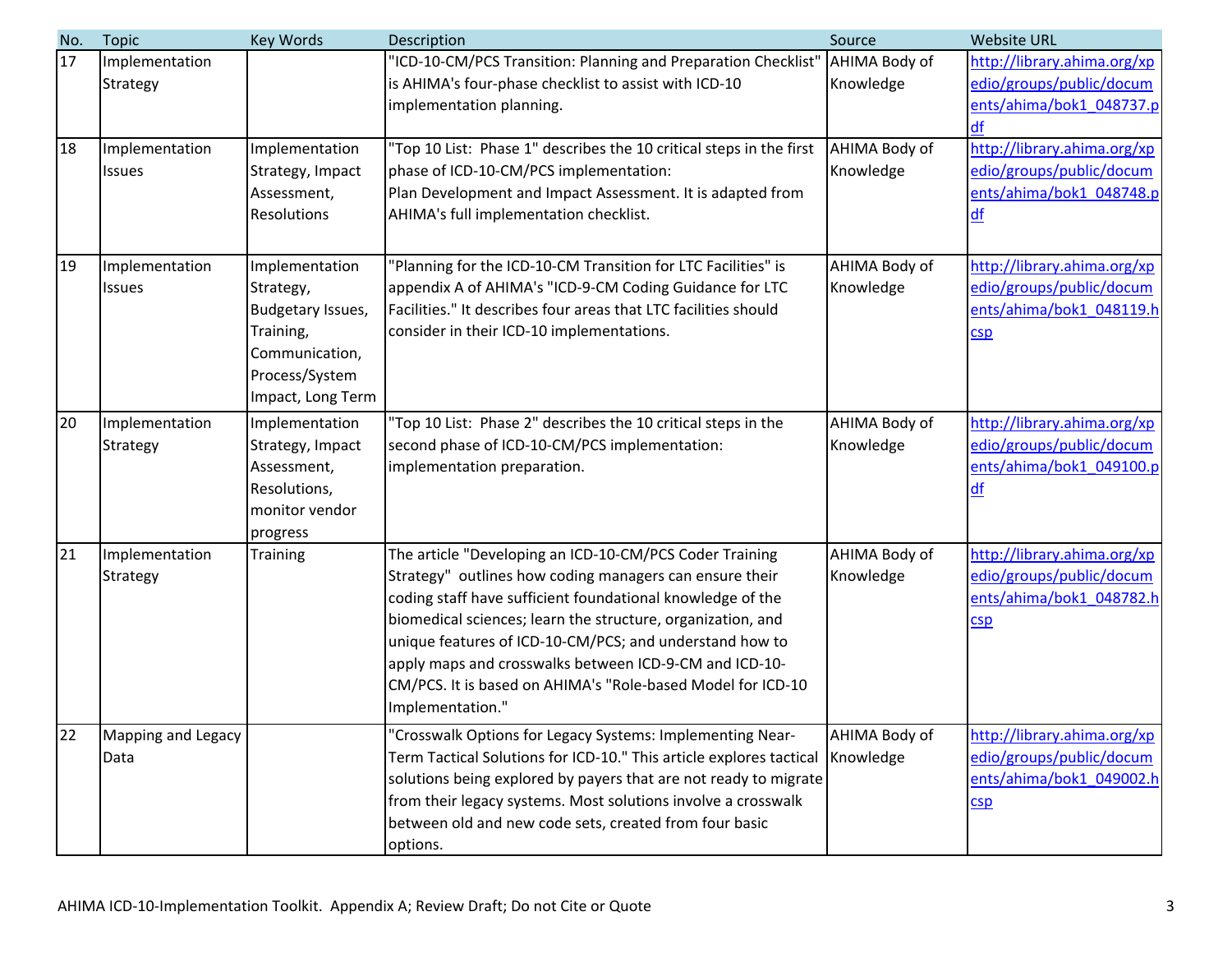| No. | <b>Topic</b>              | Key Words              | Description                                                                 | Source          | <b>Website URL</b>          |
|-----|---------------------------|------------------------|-----------------------------------------------------------------------------|-----------------|-----------------------------|
| 23  | Mapping and Legacy        |                        | "Reading the Fine Print on ICD-10 Conversions." This article                | AHIMA Body of   | http://library.ahima.org/xp |
|     | Data                      |                        | explains that automation is a major help in converting to the ICD Knowledge |                 | edio/groups/public/docum    |
|     |                           |                        | 10 code set, but it is not a magical solution. In fact, skipping a          |                 | ents/ahima/bok1_049003.h    |
|     |                           |                        | human review of converted systems exposes an organization to                |                 | CSD                         |
|     |                           |                        | legal and financial risk.                                                   |                 |                             |
|     |                           |                        |                                                                             |                 |                             |
|     |                           |                        |                                                                             |                 |                             |
|     |                           |                        |                                                                             |                 |                             |
| 24  | Process/System            | Implementation         | The article "Re-engineering the Coding Workflow: Assessing                  | AHIMA Body of   | http://library.ahima.org/xp |
|     | Impact                    | <b>Issues</b>          | Today with an Eye toward Tomorrow"                                          | Knowledge       | edio/groups/public/docum    |
|     |                           |                        | offers five steps HIM professionals can take to assess and evolve           |                 | ents/ahima/bok1_049040.h    |
|     |                           |                        | coding workflows with an eye toward coming change, including                |                 | CSD                         |
|     |                           |                        | ICD-10.                                                                     |                 |                             |
| 25  | Process/System            |                        | The article "Growing ICD-10: Seedling Transition Programs Take              | AHIMA Body of   | http://library.ahima.org/xp |
|     | Impact                    |                        | Root" features interviews with three organizations on their                 | Knowledge       | edio/groups/public/docum    |
|     |                           |                        | progress toward ICD-10.                                                     |                 | ents/ahima/bok1_049007.h    |
|     |                           |                        |                                                                             |                 | csp                         |
| 26  | Process/System            |                        | "All Together Now: Planning for ICD-10, ARRA, and the                       | AHIMA Body of   | http://library.ahima.org/xp |
|     | Impact                    |                        | Affordable Care Act" discusses the relationship of ICD-10 to                | Knowledge       | edio/groups/secure/docum    |
|     |                           |                        | other healthcare initiatives such as ARRA and Affordable Care               |                 | ents/ahima/bok1_049000.h    |
|     |                           |                        | Act.                                                                        |                 | csp                         |
| 27  | Process/System            | Quality and Patient    | "Retooling Quality Measures for ICD-10" describes work under                | AHIMA Body of   | http://library.ahima.org/xp |
|     | Impact                    | <b>Safety Measures</b> | way to adapt quality measures for ICD-10.                                   | Knowledge       | edio/groups/secure/docum    |
|     |                           |                        |                                                                             |                 | ents/ahima/bok1_047550.h    |
|     |                           |                        |                                                                             | (Requires AHIMA | CSD                         |
|     |                           |                        |                                                                             | membership to   |                             |
|     |                           |                        |                                                                             | access)         |                             |
| 28  | <b>Rulemaking Process</b> |                        | The article "ICD-10's Impact on Noncovered Entities: Many                   | AHIMA Body of   | http://library.ahima.org/xp |
|     | and HIPAA                 |                        | Reasons Will Lead to Voluntary Upgrades" discusses why                      | Knowledge       | edio/groups/public/docum    |
|     |                           |                        | noncovered entities may choose to adopt ICD-10-CM/PCS, even                 |                 | ents/ahima/bok1_048535.h    |
|     |                           |                        | though they are not covered by the mandate.                                 |                 | CSD                         |
| 29  | <b>Training</b>           | ICD-10-CM              | "Coding Injuries in ICD-10-CM" notes that while many of the                 | AHIMA Body of   | http://library.ahima.org/xp |
|     |                           |                        | coding guidelines for injuries remain the same as ICD-9-CM, ICD-            | Knowledge       | edio/groups/public/docum    |
|     |                           |                        | 10-CM does include some new features, such as seventh                       |                 | ents/ahima/bok1_048533.h    |
|     |                           |                        | character extensions.                                                       |                 | c <sub>sp</sub>             |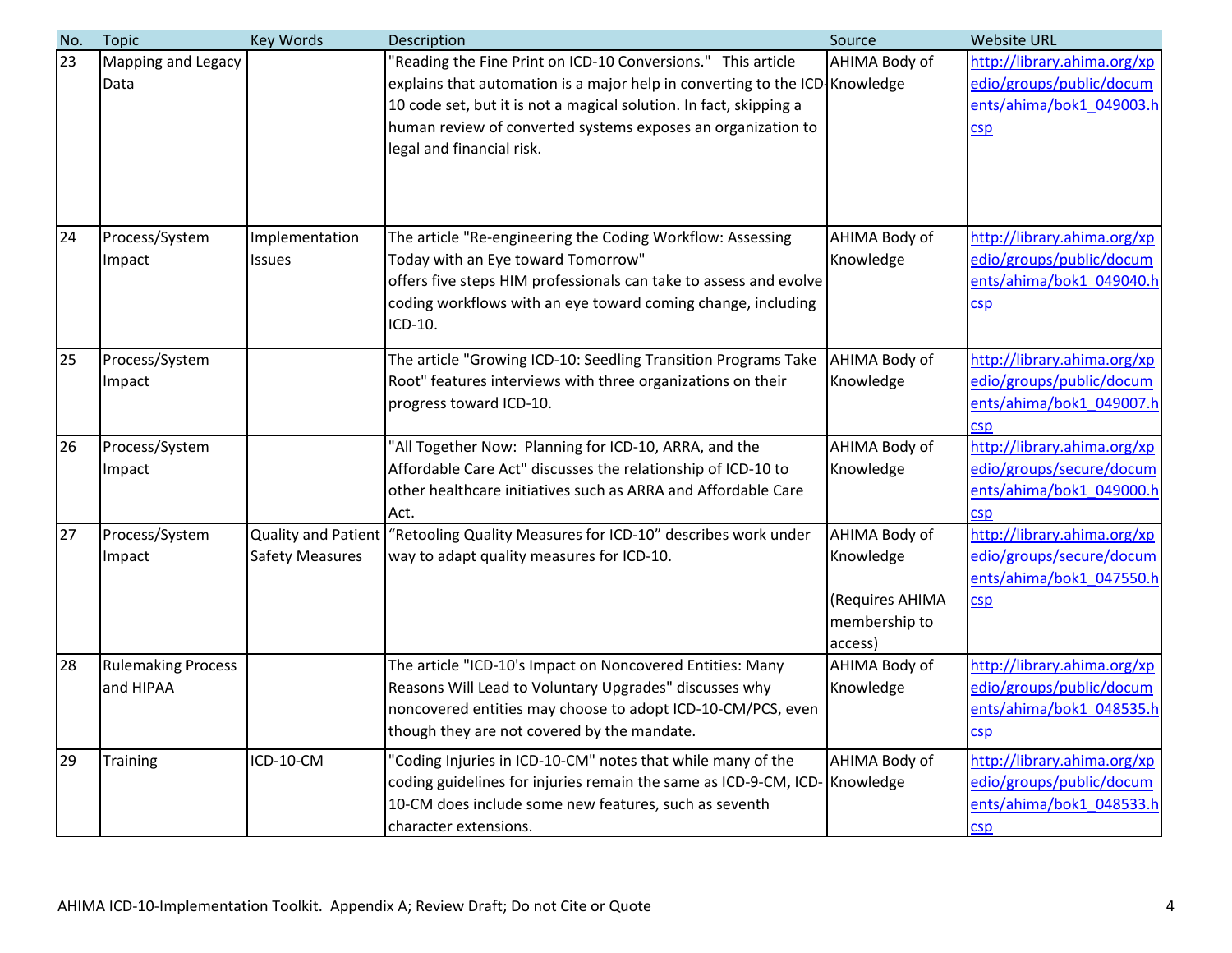| No. | <b>Topic</b>              | Key Words         | Description                                                                                                      | Source             | <b>Website URL</b>                         |
|-----|---------------------------|-------------------|------------------------------------------------------------------------------------------------------------------|--------------------|--------------------------------------------|
| 30  | Vendor/Payer              |                   | In "Getting the Best from Your ICD-10 Vendor" three HIM                                                          | AHIMA Body of      | http://library.ahima.org/xp                |
|     | <b>Contractual Issues</b> |                   | vendors share what they have learned about designing                                                             | Knowledge          | edio/groups/public/docum                   |
|     |                           |                   | successful ICD-10 transitions and how organizations can get the                                                  |                    | ents/ahima/bok1 049130.h                   |
|     |                           |                   | best from their vendors.                                                                                         |                    | csp                                        |
| 31  | Vendor/Payer              | Communication     | ICD-10 Readiness Questionnaire: A form letter that                                                               | AHIMA Body of      | http://library.ahima.org/xp                |
|     | <b>Contractual Issues</b> |                   | organizations can adapt to query their vendors on their plans                                                    | Knowledge          | edio/groups/public/docum                   |
|     |                           |                   | for ICD-10 compliance.                                                                                           |                    | ents/ahima/bok1_049133.p                   |
|     |                           |                   |                                                                                                                  |                    | df                                         |
| 32  |                           |                   | The short article "ICD-10: the New Teacher's Pet" notes that ICD-AHIMA Body of                                   |                    | http://library.ahima.org/xp                |
|     |                           |                   | 10 will be the primary code set taught to incoming classes of                                                    | Knowledge          | edio/groups/public/docum                   |
|     |                           |                   | HIM students in 2011.                                                                                            |                    | ents/ahima/bok1 049099.h                   |
| 33  | <b>Rulemaking Process</b> |                   | 'Aligning ICD-10: Federal Initiatives Recognize the Value of                                                     | AHIMA Body of      | http://library.ahima.org/xp                |
|     | and HIPAA                 |                   | Integration" discusses the impact of ICD-10 on regulatory                                                        | Knowledge          | edio/groups/secure/docum                   |
|     |                           |                   | initiatives including HIPAA transactions; meaningful use and                                                     |                    | ents/ahima/bok1_049012.h                   |
|     |                           |                   | value-based purchasing; and terminologies and classifications.                                                   | (Requires AHIMA    | CSD                                        |
|     |                           |                   |                                                                                                                  | membership to      |                                            |
|     |                           |                   |                                                                                                                  | access)            |                                            |
| 34  | <b>Rulemaking Process</b> |                   | 'Changes Ahead in Data Standards" notes that understanding                                                       | AHIMA Body of      | http://library.ahima.org/xp                |
|     | and HIPAA                 |                   | the data standards adoption process under HIPAA and the                                                          | Knowledge          | edio/groups/secure/docum                   |
|     |                           |                   | meaningful use program can help HIM professionals prepare for                                                    |                    | ents/ahima/bok1 049006.h                   |
|     |                           |                   | and implement the data standards changes necessary to                                                            | (Requires AHIMA    | CSD                                        |
|     |                           |                   | implement ICD-10-CM/PCS for each initiative.                                                                     | membership to      |                                            |
|     |                           |                   |                                                                                                                  | access)            |                                            |
| 35  | Implementation            |                   | The free audio seminar "From Point A to ICD: Successfully                                                        | <b>AHIMA Store</b> | https://www.ahimastore.or                  |
|     | <b>Strategy</b>           |                   | Implementing ICD-10-CM/PCS" examines implementation tasks                                                        |                    | g/ProductDetailAudioSemin                  |
|     |                           |                   | on a timeline to identify what can be, and what must be, done                                                    |                    | ars.aspx?ProductID=15045                   |
|     |                           |                   | to prepare for ICD-10.                                                                                           |                    |                                            |
| 36  | Background of ICD-        | Implementation    | The free audio seminar "Seminar- Pocket Guide of ICD-10-CM                                                       | <b>AHIMA Store</b> | https://www.ahimastore.or                  |
|     | 10-CM/PCS                 | Strategy; Mapping | and ICD-10-PCS" explains key differences between ICD-9-CM                                                        |                    | g/ProductDetailAudioSemin                  |
|     |                           | and Legacy Data   | and ICD-10-CM/PCS and describes how the switch will affect                                                       |                    | ars.aspx?ProductID=15287                   |
|     |                           |                   | HIM roles.                                                                                                       |                    |                                            |
| 37  | User of ICD-10-CM         |                   | Includes a series of articles including ICD-10 Implementation:                                                   |                    | American Academy http://www.aasmnet.org/r  |
|     | Only                      |                   | The Transition to ICD-10: What will change. Enter ICD-10 into                                                    | <b>of</b>          | ss/newsfeed.aspx                           |
|     |                           |                   | the search                                                                                                       | Sleep Medicine     |                                            |
| 38  | User of ICD-10-CM         |                   | A series of brief articles on transition to ICD-10-CM in physician                                               |                    | American Academy http://www.aafp.org/onlin |
|     | Only                      |                   | practices, including overviews and planning. The articles are free of Family Physicians e/en/home/practicemgt/co |                    |                                            |
|     |                           |                   | to the public, but some additional resources are restricted to                                                   |                    | dingresources/icd10cm.ht                   |
|     |                           |                   | members.                                                                                                         |                    | ml                                         |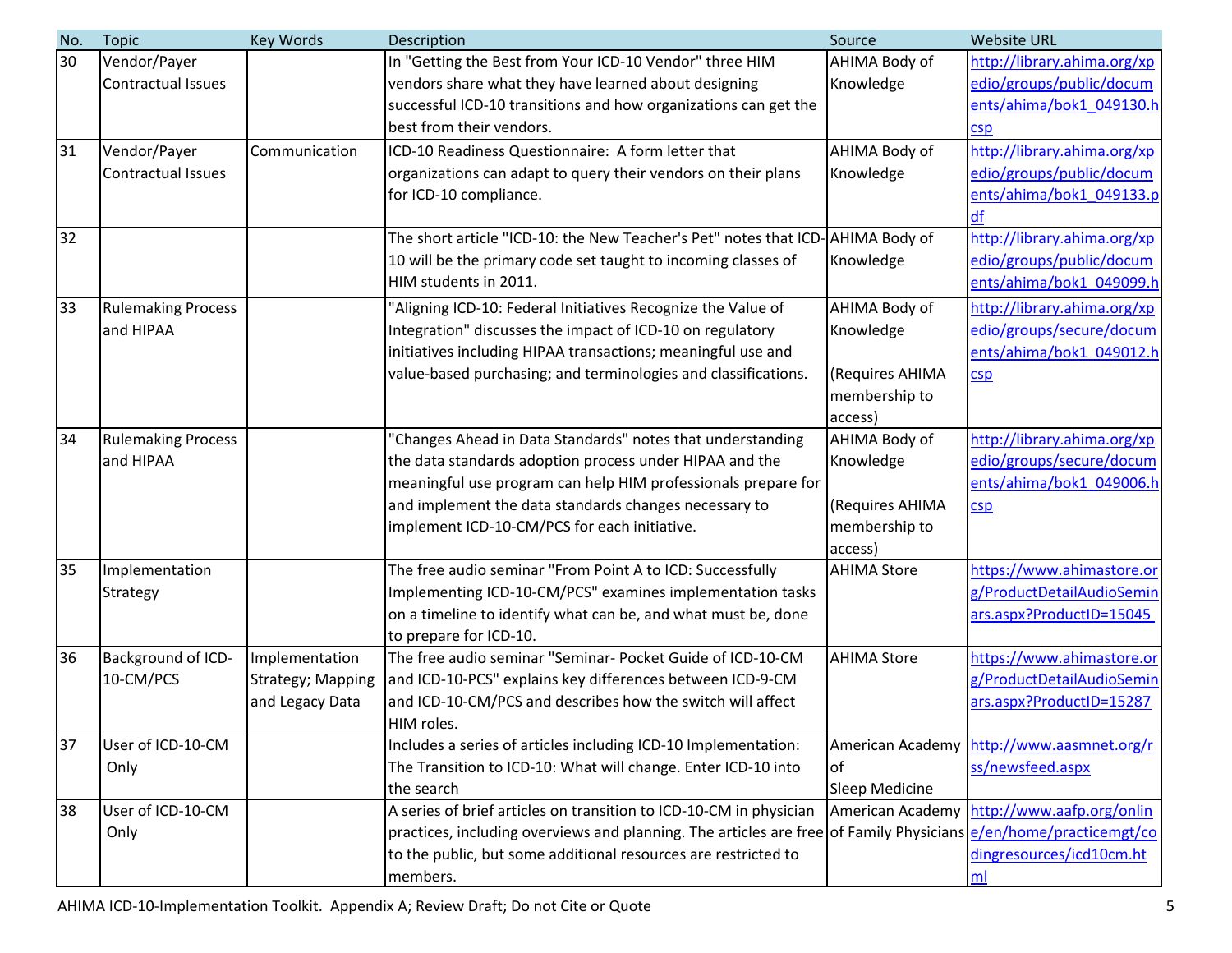| No. | <b>Topic</b>                              | Key Words                             | Description                                                                                                                                                                                                                  | Source                                                            | <b>Website URL</b>                                                                                                                                                                                       |
|-----|-------------------------------------------|---------------------------------------|------------------------------------------------------------------------------------------------------------------------------------------------------------------------------------------------------------------------------|-------------------------------------------------------------------|----------------------------------------------------------------------------------------------------------------------------------------------------------------------------------------------------------|
| 39  | User of ICD-10-CM<br>Only                 |                                       | A link to search results for ICD-10 articles related to neurology.                                                                                                                                                           | American Academy<br>of Neurology                                  | http://search.aan.com/sear<br>ch?entgr=0&sort=date%3A<br>D%3AL%3Ad1&output=xml<br>no dtd&client=patient fr<br>ontend&ud=1&oe=UTF-<br>8&ie=UTF-8&site=aan-<br>com&proxystylesheet=my<br>frontend&q=ICD-10 |
| 40  | User of ICD-10-CM<br>Only                 | <b>Medical Specialty</b><br>Societies | Search for "ICD-10" on AAOS website                                                                                                                                                                                          | American<br>Association of<br>Orthopaedic<br>Surgeons             | http://www3.aaos.org/sear<br>ch/search.asp?client=my_c<br>ollection&site=my collectio<br>n&output=xml&ie=&lr=&q=<br>ICD-10&btnG=Search                                                                   |
| 41  | User of ICD-10-CM<br>Only                 |                                       | Information on the ICD-10 transition as it relates to clinical<br>laboratories.                                                                                                                                              | American Clinical<br>Laboratory<br>Association                    | http://www.acla.com/icd-<br>10                                                                                                                                                                           |
| 42  | User of ICD-10-CM<br>Only                 |                                       | Information on the ICD-10 transition as it relates to obstetrics<br>and gynecology coding.                                                                                                                                   | <b>American Congress</b><br>of Obstetricians<br>and Gynecologists | http://www.acog.org/Abou<br>t ACOG/ACOG Departmen<br>ts/Coding and Nomenclat<br>ure/ICD 10                                                                                                               |
| 43  | 5010                                      |                                       | The archived audio webinar "5010 and ICD-10: What They Are<br>and How to Prepare for Them" offers an overview on<br>implementing ICD-10 including a detailed nine-step<br>implementation plan, keypoints, and AMA resources. | <b>American Medical</b><br>Association                            | https://cc.readytalk.com/cc<br>/playback/Playback.do?id=<br>8lhlvg                                                                                                                                       |
| 44  | Development of ICD-Code Sets<br>10-CM/PCS | Maintenance                           | The fact sheet "Partial Freeze to ICD-9 and ICD-10 for Smoother<br>Transition" provides an overview of the code set freezes in 2012 Association<br>and 2013.                                                                 | American Medical                                                  | http://www.ama-<br>assn.org/resources/doc/wa<br>shington/freezing-icd9-<br>icd10-fact-sheet.pdf                                                                                                          |
| 45  | <b>Mapping and Legacy</b><br>Data         |                                       | "Crosswalking Between ICD-9 and ICD-10" is a fact sheet on the American Medical<br>uses of crosswalks and General Equivalence Mappings.                                                                                      | Association                                                       | http://www.ama-<br>assn.org/resources/doc/wa<br>shington/crosswalking-<br>between-icd-9-and-icd-<br>10.pdf                                                                                               |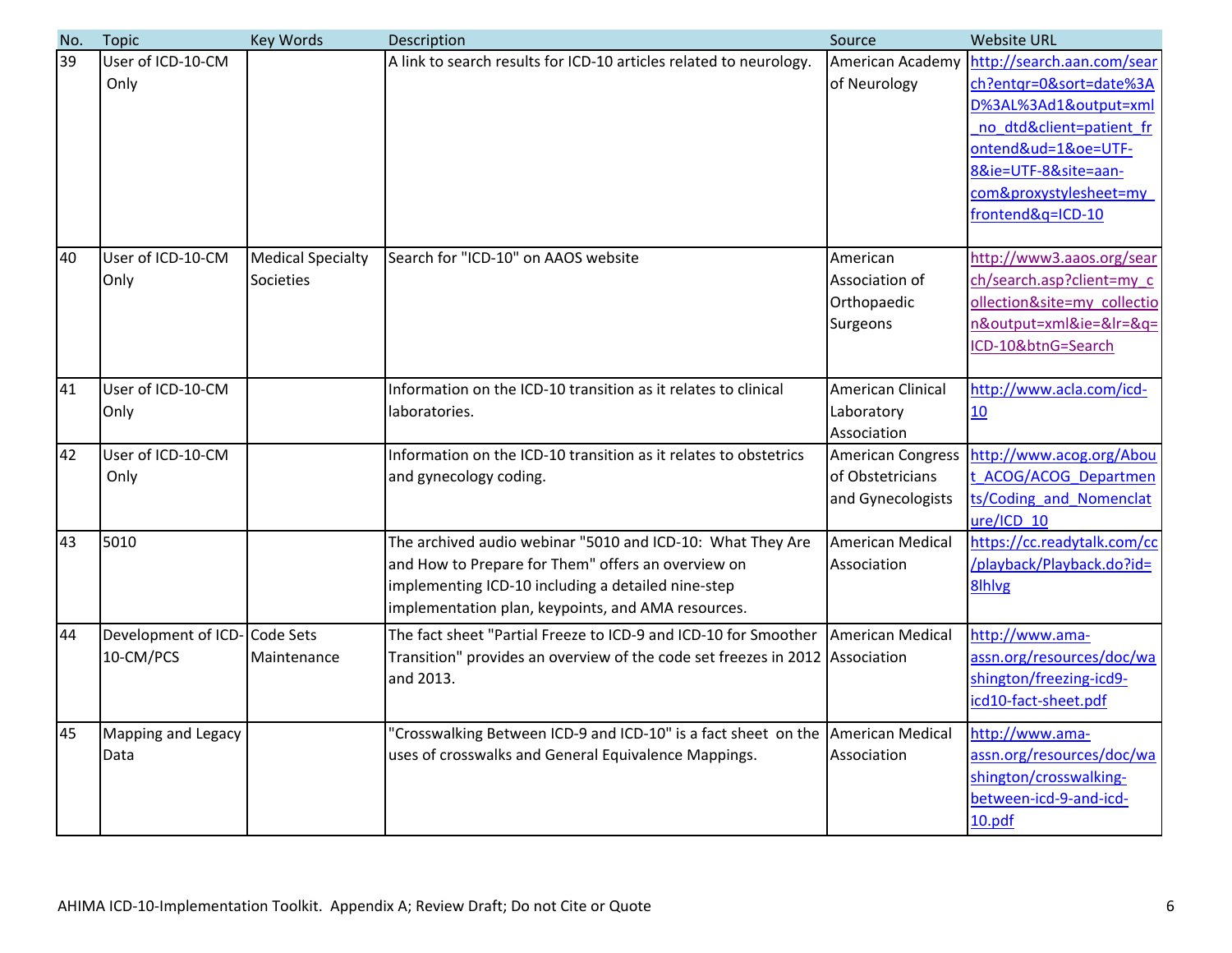| No. | <b>Topic</b>      | Key Words        | Description                                                                       | Source           | <b>Website URL</b>                           |
|-----|-------------------|------------------|-----------------------------------------------------------------------------------|------------------|----------------------------------------------|
| 46  | User of ICD-10-CM | Implementation,  | Checklist for adopting ICD-10-CM in physician practices.                          | American Medical | http://www.ama-                              |
|     | Only              | ICD-10-CM Only   |                                                                                   | Association      | assn.org/resources/doc/wa                    |
|     |                   |                  |                                                                                   |                  | shington/icd10-                              |
|     |                   |                  |                                                                                   |                  | checklist.pdf                                |
| 47  | User of ICD-10-CM | Implementation,  | ICD-10 Project Plan Template for physician practices, available                   | American Medical | http://www.ama-                              |
|     | Only              | ICD-10-CM Only   | under "AMA Educational Resources."                                                | Association      | assn.org/ama/pub/physicia                    |
|     |                   |                  |                                                                                   |                  | n-resources/solutions-                       |
|     |                   |                  |                                                                                   |                  | managing-your-                               |
|     |                   |                  |                                                                                   |                  | practice/coding-billing-                     |
|     |                   |                  |                                                                                   |                  | insurance/hipaahealth-                       |
|     |                   |                  |                                                                                   |                  | insurance-portability-                       |
|     |                   |                  |                                                                                   |                  | accountability-<br>act/transaction-code-set- |
|     |                   |                  |                                                                                   |                  | standards/icd10-code-                        |
|     |                   |                  |                                                                                   |                  | set.page                                     |
|     |                   |                  |                                                                                   |                  |                                              |
| 48  | User of ICD-10-CM |                  | Fact sheet: "ICD-10 101: What It Is and Why It's Being                            | American Medical | http://www.ama-                              |
|     | Only              |                  | Implemented"                                                                      | Association      | assn.org/resources/doc/wa                    |
|     |                   |                  |                                                                                   |                  | shington/icd10-overview-                     |
|     |                   |                  |                                                                                   |                  | fact-sheet.pdf                               |
|     |                   |                  |                                                                                   |                  |                                              |
| 49  | User of ICD-10-CM | ICD-10-CM        | Fact sheet: "The Differences Between ICD-9 and ICD-10"                            | American Medical | http://www.ama-                              |
|     | Only              |                  |                                                                                   | Association      | assn.org/resources/doc/wa                    |
|     |                   |                  |                                                                                   |                  | shington/icd10-icd9-                         |
|     |                   |                  |                                                                                   |                  | differences-fact-sheet.pdf                   |
| 50  | User of ICD-10-CM | Implementation   | The fact sheet "Implementing ICD-10 in Your Practice - Part One: American Medical |                  | http://www.ama-                              |
|     | Only              | <b>Issues</b>    | provides guidance and checklists on implementing ICD-10,                          | Association      | assn.org/resources/doc/wa                    |
|     |                   |                  | including lists of questions to consider.                                         |                  | shington/icd10-practice-                     |
|     |                   |                  |                                                                                   |                  | implementation-part-1.pdf                    |
| 51  | User of ICD-10-CM | Process/System   | The fact sheet "Implementing ICD-10 in Your Practice - Part 2"                    | American Medical | http://www.ama-                              |
|     | Only              | Impact, Training | provides information on system changes and staff training.                        | Association      | assn.org/resources/doc/wa                    |
|     |                   |                  |                                                                                   |                  | shington/icd10-practice-                     |
|     |                   |                  |                                                                                   |                  | implementation-part-2.pdf                    |
|     |                   |                  |                                                                                   |                  |                                              |
|     |                   |                  |                                                                                   |                  |                                              |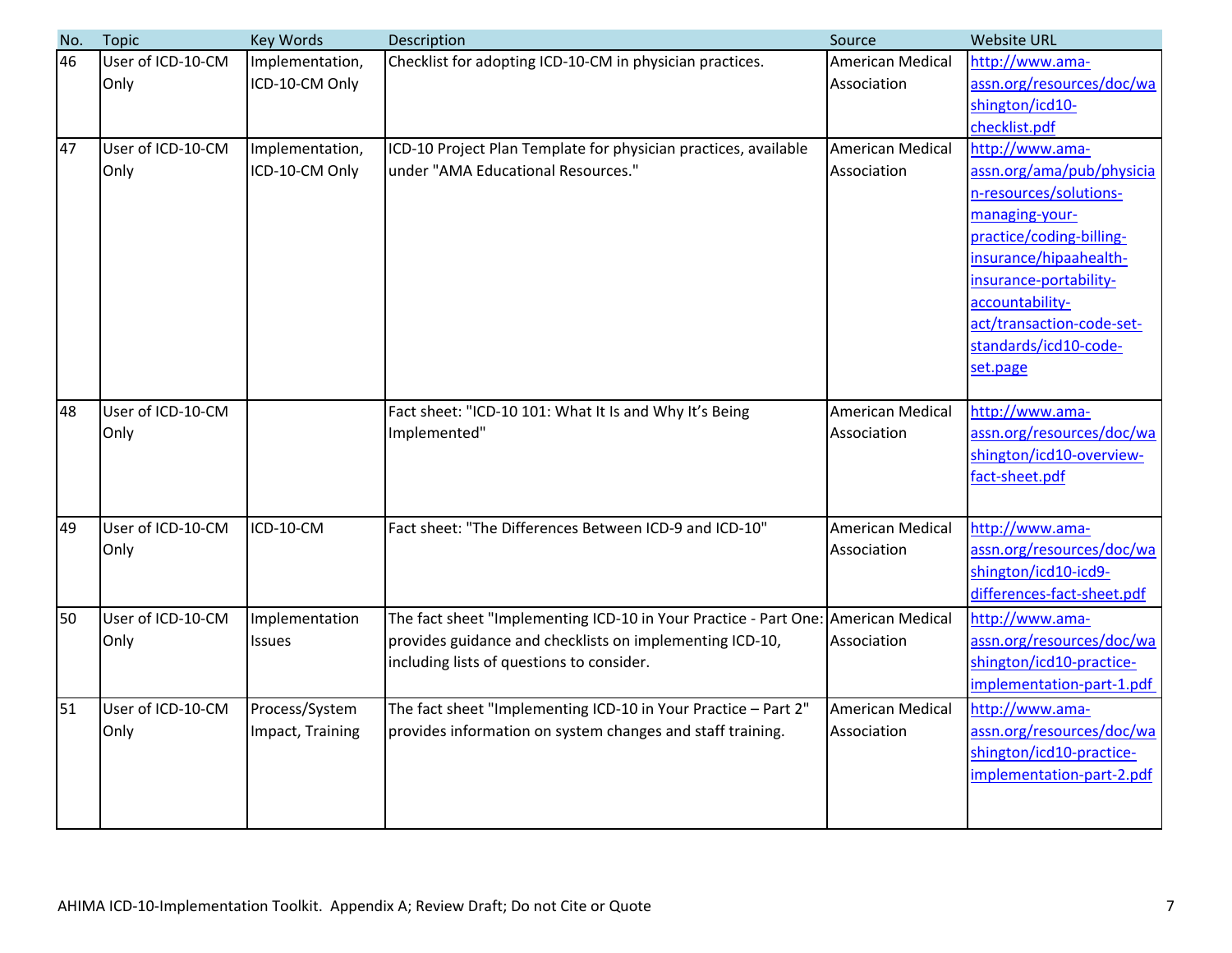| No. | <b>Topic</b>      | <b>Key Words</b>         | Description                                                                         | Source             | <b>Website URL</b>          |
|-----|-------------------|--------------------------|-------------------------------------------------------------------------------------|--------------------|-----------------------------|
| 52  | User of ICD-10-CM | <b>Impact Assessment</b> | "Testing Your Readiness for ICD-10" is a fact sheet explaining the American Medical |                    | http://www.ama-             |
|     | Only              | and Initiate             | internal and external testing needed for implementation of the                      | Association        | assn.org/resources/doc/wa   |
|     |                   | <b>Resolutions</b>       | ICD-10 code set.                                                                    |                    | shington/icd-10-readiness-  |
|     |                   |                          |                                                                                     |                    | testing.pdf                 |
| 53  | User of ICD-10-CM | Implementation           | "ICD-10 Timeline: Meeting the Compliance Date" describes                            | American Medical   | http://www.ama-             |
|     | Only              | <b>Issues</b>            | steps for preparing for the compliance deadline and advice for                      | Association        | assn.org/resources/doc/wa   |
|     |                   |                          | post-implementation.                                                                |                    | shington/icd10-timeline-    |
|     |                   |                          |                                                                                     |                    | fact-sheet.pdf              |
| 54  | User of ICD-10-CM | Implementation           | The article "Preparing for the Conversion from ICD-9 to ICD-10:                     | American Medical   | http://www.ama-             |
|     | Only              | Issues,                  | What You Need to Be Doing Today" provides advice on                                 | Association        | assn.org/resources/doc/wa   |
|     |                   | Communication,           | implementation including changes to clinical and administrative                     |                    | shington/preparing-for-the- |
|     |                   | Implementation           | systems, reasons to convert now, advice on preparation                              |                    | conversion-from-ICD9-       |
|     |                   | Strategy,                | including communication with vendors, billing services, payers,                     |                    | ICD10.pdf                   |
|     |                   | Process/System           | work flow, businesss processes, staff training, and testing.                        |                    |                             |
|     |                   | Impact                   |                                                                                     |                    |                             |
| 55  | User of ICD-10-CM |                          | A link to search results on ICD-10 information from the                             | American Physical  | http://www.apta.org/searc   |
|     | Only              |                          | American Physical Therapy Association.                                              | Therapy            | h.aspx?q=ICD-10/            |
|     |                   |                          |                                                                                     | Association        |                             |
| 56  | User of ICD-10-CM | <b>Medical Specialty</b> | A search on "ICD-10" will return a long list of resources and                       | American Society   | http://www.asahq.org/Sear   |
|     | Only              | Societies                | links, ranging from general information to for-purchase                             | of Anesthesiogists | ch.aspx?q=ICD-10&site=All   |
|     |                   |                          | materials.                                                                          |                    |                             |
| 57  | Documentation     |                          | An article titled "Ready Your CDI Staff for ICD-10                                  | Association of     | http://www.hcpro.com/acd    |
|     | Improvement       |                          | Implementation" offers guidance for preparing CDI staff for ICD-                    | Clinical           | is/details.cfm?content id=2 |
|     |                   |                          | 10.                                                                                 | Documentation      | 57954                       |
|     |                   |                          |                                                                                     | Improvement        |                             |
| 58  | Documentation     |                          | The article "What Impact Will ICD-10 Have on MS-DRG                                 | Association of     | http://www.hcpro.com/acd    |
|     | Improvement       |                          | Payments?" discusses the financial impact of ICD-10.                                | Clinical           | is/details.cfm?content id=2 |
|     |                   |                          |                                                                                     | Documentation      | 57688                       |
|     |                   |                          |                                                                                     | Improvement        |                             |
|     |                   |                          |                                                                                     | <b>Specialists</b> |                             |
| 59  | Documentation     |                          | The article "Use OIG Compliance Tips for ICD-10                                     | Association of     | http://www.hcpro.com/acd    |
|     | Improvement       |                          | Implementation" describes the compliance aspect of ICD-10                           | Clinical           | is/details.cfm?content id=2 |
|     |                   |                          | implementation.                                                                     | Documentation      | 57089                       |
|     |                   |                          |                                                                                     | Improvement        |                             |
|     |                   |                          |                                                                                     | <b>Specialists</b> |                             |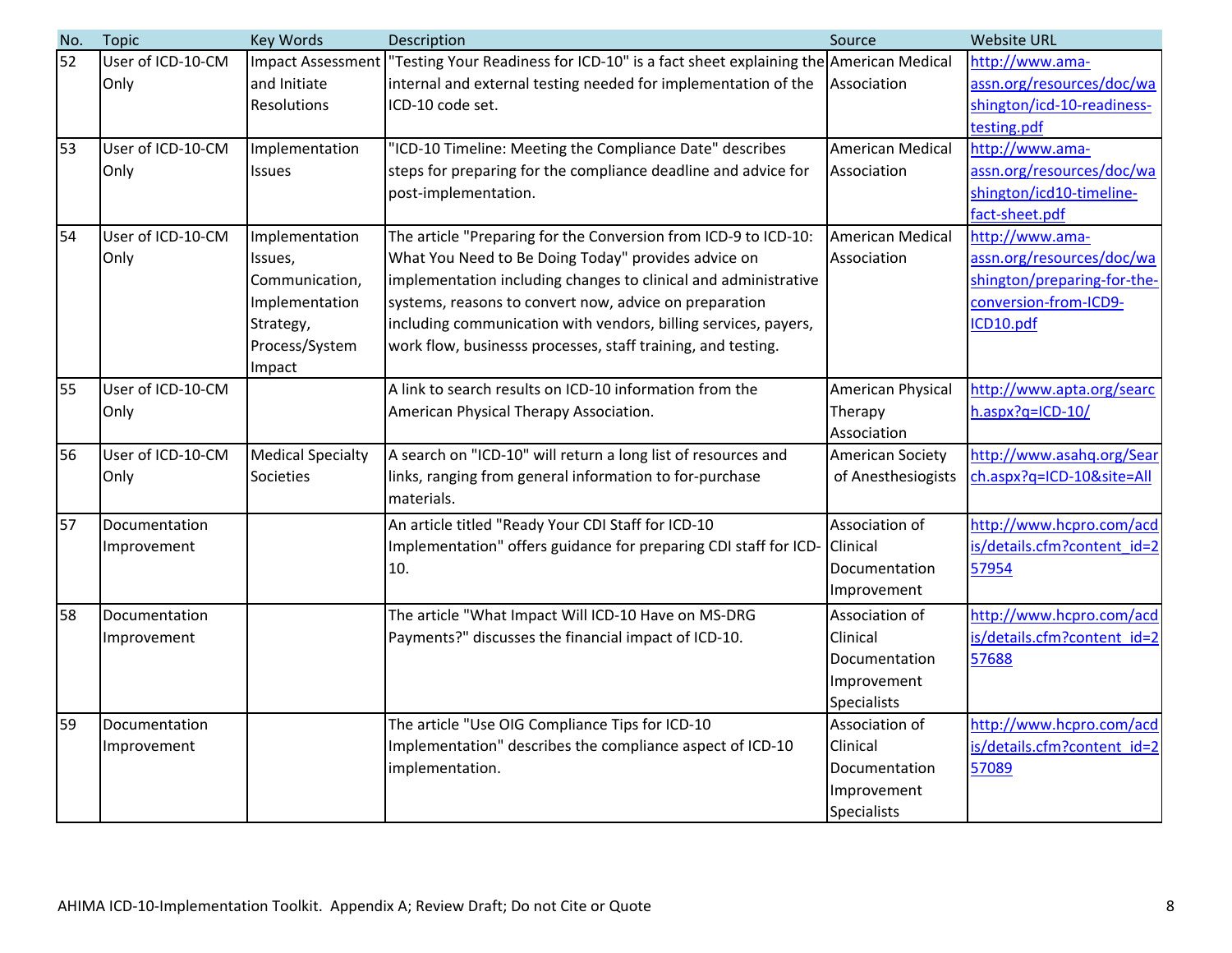| No. | <b>Topic</b>        | <b>Key Words</b>  | Description                                                                 | Source                   | <b>Website URL</b>        |
|-----|---------------------|-------------------|-----------------------------------------------------------------------------|--------------------------|---------------------------|
| 60  | 5010                |                   | "New Health Care Electronic Transactions Standards, Versions                | <b>Centers</b> for       | http://www.cms.gov/ICD10  |
|     |                     |                   | 5010, D.0, and 3.0" is a four-page fact sheet describing the                | Medicare and             | /Downloads/w5010BasicsF   |
|     |                     |                   | why's, what's and who's of basic information on the 5010, D.0,              | <b>Medicaid Services</b> | ctSht.pdf                 |
|     |                     |                   | and 3.0 transaction standards required to submit electronic                 |                          |                           |
|     |                     |                   | claims.                                                                     |                          |                           |
| 61  | 5010                |                   | "Version 005010 Technical Comments and Responses                            | Centers for              | http://www.cms.gov/ICD10  |
|     |                     |                   | Supplement, January 2009" is a 239-page collection of                       | Medicare and             | /Downloads/X12Responses   |
|     |                     |                   | comments and responses on the technical design of 5010                      | <b>Medicaid Services</b> | toTechnicalCommentsonVe   |
|     |                     |                   | addressed by a work group of subject matter experts under the               |                          | rsion5010.pdf             |
|     |                     |                   | leadership of representatives from Blue Cross and Blue Shield               |                          |                           |
|     |                     |                   | Association and Electronic Data Services.                                   |                          |                           |
| 62  | 5010                |                   | CMS offers a two-page reference card with links to pertinent                | Centers for              | http://www.cms.gov/MLNP   |
|     |                     |                   | websites for 5010 and D.0, a timeline for implementation, and               | Medicare and             | roducts/downloads/5010E   |
|     |                     |                   | steps to prepare for the transition.                                        | <b>Medicaid Services</b> | DI RefCard ICN904284.pdf  |
| 63  | 5010                |                   | CMS page with additional links on resources for 5010 and 3.0,               | <b>Centers</b> for       | http://www.cms.gov/Versi  |
|     |                     |                   | links to an overview and background are available, as well as to            | Medicare and             | ons5010andD0/01 overvie   |
|     |                     |                   | federal regulations and policies.                                           | <b>Medicaid Services</b> | w.asp                     |
| 64  | Background of ICD-  |                   | An overview of ICD-10                                                       | Centers for              | https://www.cms.gov/ICD1  |
|     | 10-CM/PCS           |                   |                                                                             | Medicare and             | 0/01 Overview.asp         |
|     |                     |                   |                                                                             | <b>Medicaid Services</b> |                           |
| 65  | Background of ICD-  | Implementation,   | Provider resources including implementation handbooks,                      | <b>Centers</b> for       | https://www.cms.gov/ICD1  |
|     | 10-CM/PCS           | Background,       | background and timeline, resources for training, and budgets                | Medicare and             | 0/05a ProviderResources.a |
|     |                     |                   | Training, Budgetary and impact on current systems.                          | <b>Medicaid Services</b> | $s_{p}$                   |
|     |                     | Issues,           |                                                                             |                          |                           |
|     |                     | Process/Systems   |                                                                             |                          |                           |
|     |                     | Impact            |                                                                             |                          |                           |
| 66  | Communication       | News, updates     | CMS offers ICD-10 industry updates via e-mail. Archived updates Centers for |                          | https://www.cms.gov/ICD1  |
|     |                     |                   | are available at this URL as well as a link to subscribe.                   | Medicare and             | 0/02d CMS ICD-            |
|     |                     |                   |                                                                             | <b>Medicaid Services</b> | 10 Industry Email Update  |
|     |                     |                   |                                                                             |                          | s.asp                     |
| 67  | Development of ICD- | Implementation    | Information and educational resources for Medicare fee-for-                 | Centers for              | http://www.cms.gov/ICD10  |
|     | 10-CM/PCS           | Issues, Training, | service (FFS) providers.                                                    | Medicare and             | /06 MedicareFeeforService |
|     |                     | Mapping and       |                                                                             | <b>Medicaid Services</b> | ProviderResources.asp     |
|     |                     | Legacy Data       |                                                                             |                          |                           |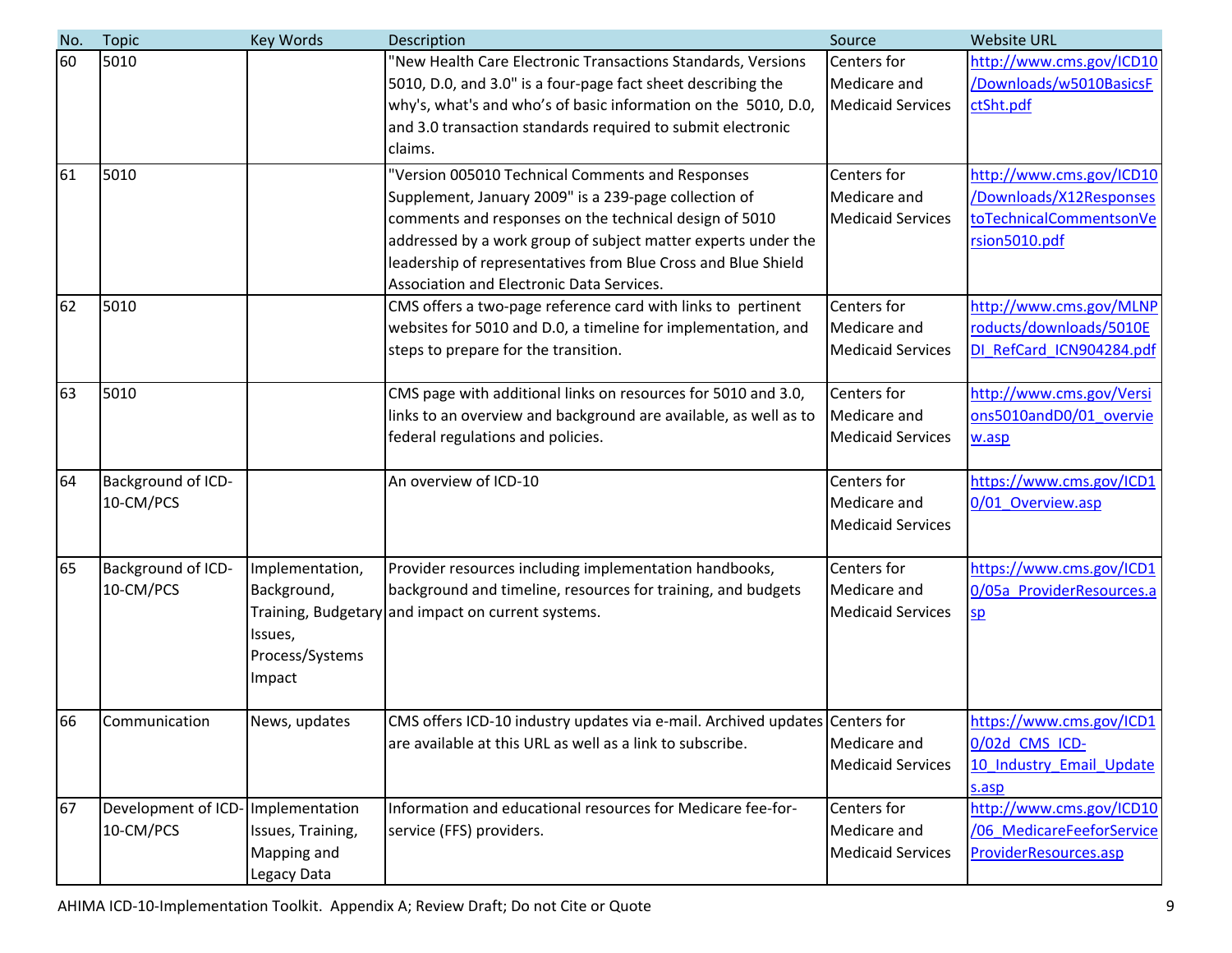| No. | <b>Topic</b>                      | Key Words          | Description                                                                       | Source                   | <b>Website URL</b>         |
|-----|-----------------------------------|--------------------|-----------------------------------------------------------------------------------|--------------------------|----------------------------|
| 68  | Development of ICD-Code Sets      |                    | A special issue of "MLN Matters" announcing the ICD-9 and ICD-                    | Centers for              | http://www.cms.gov/MLN     |
|     | 10-CM/PCS                         | Maintenance        | 10 code freezes in effect for 2012 and 2013.                                      | Medicare and             | MattersArticles/downloads  |
|     |                                   |                    |                                                                                   | <b>Medicaid Services</b> | /SE1033.pdf                |
|     |                                   |                    |                                                                                   |                          |                            |
| 69  | Development of ICD-Implementation |                    | A nine-page "MLN Matters" article covering the background,                        | Centers for              | http://www.cms.gov/MLN     |
|     | 10-CM/PCS                         | Issues, ICD-9-CM   | benefits, and structure of ICD-10-CM and PCS and GEMS. It also Medicare and       |                          | MattersArticles/downloads  |
|     |                                   | Outdated           | includes a section on "What to do now in Preparation for ICD-10 Medicaid Services |                          | /SE1019.pdf                |
|     |                                   |                    | Implementation"                                                                   |                          |                            |
| 70  | ICD-10-CM                         |                    | 2012 ICD-10-CM files containing information on the new code                       | Centers for              | http://www.cms.gov/ICD10   |
|     |                                   |                    | set, including coding guidelines, list code descriptions, and                     | Medicare and             | /11b14 2012 ICD10CM an     |
|     |                                   |                    | tables and index, reimburesment mappings, and general                             | <b>Medicaid Services</b> | d GEMs.asp                 |
|     |                                   |                    | equivalence mappings.                                                             |                          |                            |
| 71  | ICD-10-PCS                        |                    | The 2012 ICD-10-PCS files contain information on the new                          | Centers for              | http://www.cms.gov/ICD10   |
|     |                                   |                    | procedure coding system, ICD-10-PCS, that is being developed                      | Medicare and             | /11b15 2012 ICD10PCS.as    |
|     |                                   |                    | as a replacement for ICD-9-CM, Volume 3. Files include coding                     | <b>Medicaid Services</b> | p                          |
|     |                                   |                    | guidelines, list code descriptions, and tables and index for ICD10                |                          |                            |
|     |                                   |                    | PCS.                                                                              |                          |                            |
| 72  | Impact Assessment                 |                    | Key results from CMS's implementation reports and impact                          | Centers for              | https://www.cms.gov/ICD1   |
|     | and Initiate                      |                    | analyses, offered to provide insights for other organizations as                  | Medicare and             | 0/04 CMSImplementationP    |
|     | Resolutions                       |                    | they plan for the transition. Downloads include: ICD-10/Version                   | <b>Medicaid Services</b> | lanning.asp                |
|     |                                   |                    | 5010 Industry Listening Session Summary, CMS ICD-10 Planning                      |                          |                            |
|     |                                   |                    | Initial Summary of AHIMA Executive Report, The Centers for                        |                          |                            |
|     |                                   |                    | Medicare & Medicaid Services (CMS) ICD-10 Planning AHIMA                          |                          |                            |
|     |                                   |                    | <b>Report and CMS Impact Analysis</b>                                             |                          |                            |
|     |                                   |                    |                                                                                   |                          |                            |
| 73  | Implementation                    |                    | The Centers for Medicare & Medicaid Services (CMS) ICD-10                         | Centers for              | https://www.cms.gov/ICD1   |
|     | Issues                            |                    | Planning AHIMA Report" details findings of meetings with                          | Medicare and             | 0/Downloads/ICD10 Initial  |
|     |                                   |                    | healthcare industry representatives discussing the transition to                  | <b>Medicaid Services</b> | <b>Findings Report.pdf</b> |
|     |                                   |                    | 5010 and ICD-10.                                                                  |                          |                            |
| 74  | Implementation                    |                    | 'ICD-10/Version 5010 Industry Listening Session Summary" is a                     | Centers for              | https://www.cms.gov/ICD1   |
|     | Issues                            |                    | 3-page summary of a December 2009 meeting between CMS                             | Medicare and             | 0/Downloads/ICD-           |
|     |                                   |                    | and healthcare industry leaders on the transition to 5010 and                     | <b>Medicaid Services</b> | 10IndustryListeningSession |
|     |                                   |                    | ICD-10.                                                                           |                          | Summary.pdf                |
| 75  | Implementation                    | Background of ICD- | A high-level training package for state Medicaid agencies that                    | Centers for              | https://www.cms.gov/ICD1   |
|     | <b>Issues</b>                     | 10-CM/PCS,         | includes 12 training segments addressing federal requirements,                    | Medicare and             | 0/07a MedicaidResources.   |
|     |                                   | Implementation,    | assessment, and planning.                                                         | <b>Medicaid Services</b> | $\overline{asp}$           |
|     |                                   | Communication      |                                                                                   |                          |                            |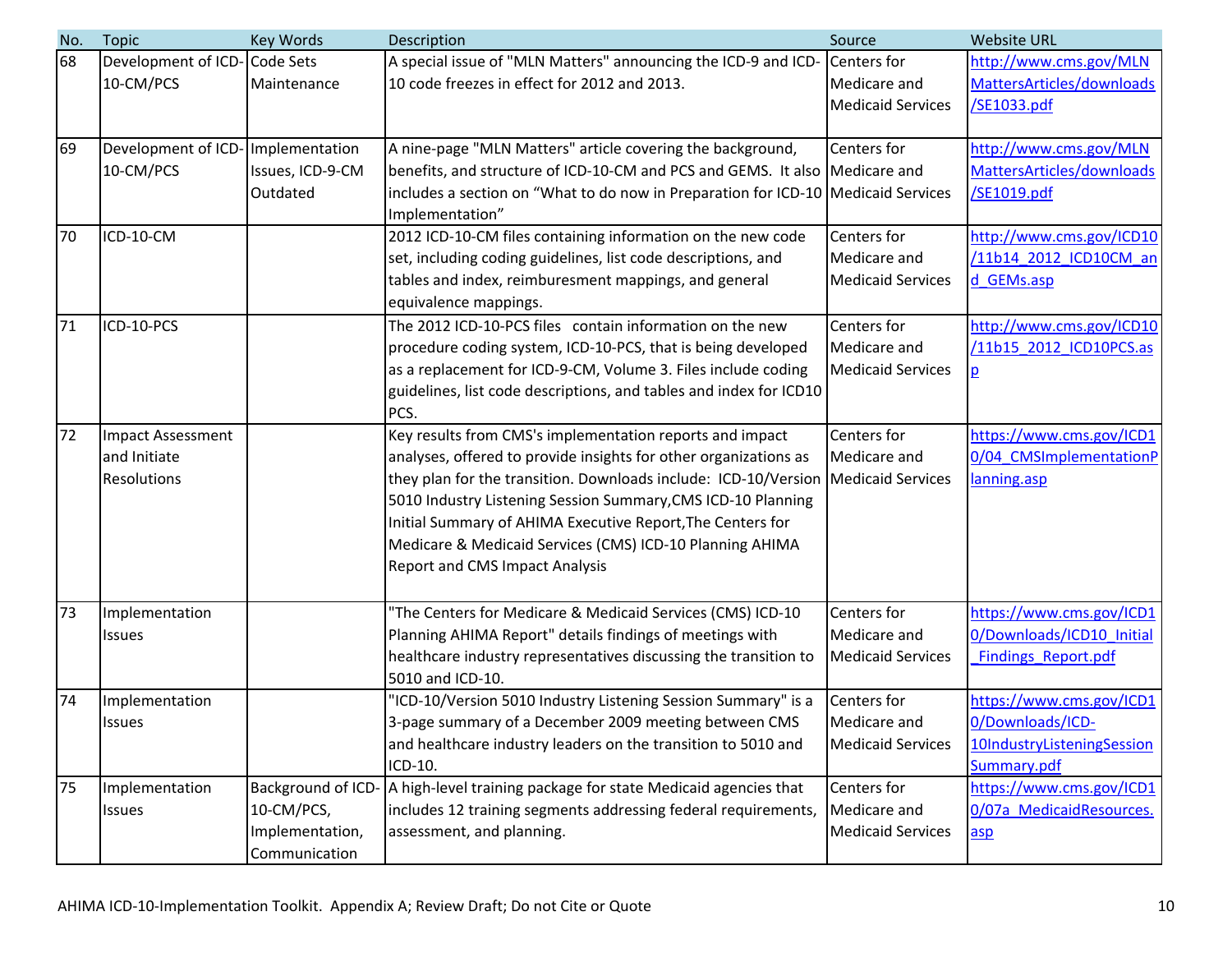| No. | <b>Topic</b>               | Key Words                | Description                                                                                                                                                                                                                                                                                                                                                            | Source                                                  | <b>Website URL</b>                                                      |
|-----|----------------------------|--------------------------|------------------------------------------------------------------------------------------------------------------------------------------------------------------------------------------------------------------------------------------------------------------------------------------------------------------------------------------------------------------------|---------------------------------------------------------|-------------------------------------------------------------------------|
| 76  | Implementation             | <b>Medicaid Resource</b> | The "Medicaid Implementation Assistance Handbook" covers                                                                                                                                                                                                                                                                                                               | Centers for                                             | http://www.cms.gov/Medi                                                 |
|     | <b>Issues</b>              |                          | the "nuts and bolts" of ICD-10 implementation for state                                                                                                                                                                                                                                                                                                                | Medicare and                                            | caidInfoTechArch/downloa                                                |
|     |                            |                          | Medicaid agencies. The handbook give advice on organizing the                                                                                                                                                                                                                                                                                                          | <b>Medicaid Services</b>                                | ds/Medicaid ICD-                                                        |
|     |                            |                          | actions associated with the transition to ICD-10, outlines                                                                                                                                                                                                                                                                                                             |                                                         | 10 Implementation Assista                                               |
|     |                            |                          | strategies and activities to consider in each phase of the                                                                                                                                                                                                                                                                                                             |                                                         | nce Handbook.pdf                                                        |
|     |                            |                          | transition, provides a timeline and recommended next steps for                                                                                                                                                                                                                                                                                                         |                                                         |                                                                         |
|     |                            |                          | CMS Regional Offices.                                                                                                                                                                                                                                                                                                                                                  |                                                         |                                                                         |
| 77  | Implementation             | Medicaid resource        | Twelve ppt training segments - This link takes the user to 12                                                                                                                                                                                                                                                                                                          | Centers for                                             | http://www.cms.gov/Medi                                                 |
|     | <b>Issues</b>              |                          | training segments developed by CMS on ICD-10 for state                                                                                                                                                                                                                                                                                                                 | Medicare and                                            | caidInfoTechArch/07 ICD-                                                |
|     |                            |                          | Medicaid agencies. These segments are a high level review                                                                                                                                                                                                                                                                                                              | <b>Medicaid Services</b>                                | 10TrainingSegments.asp                                                  |
|     |                            |                          | addressing Federal requirements and other aspects of ICD-10                                                                                                                                                                                                                                                                                                            |                                                         |                                                                         |
|     |                            |                          | implementation, designed for State Medicaid mangers that                                                                                                                                                                                                                                                                                                               |                                                         |                                                                         |
|     |                            |                          | focus on assessment and planning                                                                                                                                                                                                                                                                                                                                       |                                                         |                                                                         |
|     |                            |                          |                                                                                                                                                                                                                                                                                                                                                                        |                                                         |                                                                         |
| 78  | Implementation             | Timeline                 | 'ICD-10 and Version 5010 Compliance Timelines-Overview of                                                                                                                                                                                                                                                                                                              | Centers for                                             | https://www.cms.gov/ICD1                                                |
|     | <b>Strategy</b>            |                          | Key Dates"                                                                                                                                                                                                                                                                                                                                                             | Medicare and                                            | 0/03 ICD-                                                               |
|     |                            |                          |                                                                                                                                                                                                                                                                                                                                                                        | <b>Medicaid Services</b>                                | 10andVersion5010Complia                                                 |
|     |                            |                          |                                                                                                                                                                                                                                                                                                                                                                        | Centers for                                             | nceTimelines.asp                                                        |
| 79  | Implementation             | Timeline                 | Implementation Widget and Timelines: This tool assists the user                                                                                                                                                                                                                                                                                                        | Medicare and                                            | https://www.cms.gov/ICD1<br>0/03 ICD-                                   |
|     | <b>Strategy</b>            |                          | in identifying and taking action on the timeline benchmarks.                                                                                                                                                                                                                                                                                                           |                                                         |                                                                         |
|     |                            |                          |                                                                                                                                                                                                                                                                                                                                                                        | <b>Medicaid Services</b>                                | 10andVersion5010Complia<br>nceTimelines.asp                             |
| 80  | Implementation             |                          | This website reports on the latest news at CMS. At time of                                                                                                                                                                                                                                                                                                             | Centers for                                             | http://www.cms.gov/ICD10                                                |
|     | Strategy                   |                          | publication of this toolkit this page included ICD-10                                                                                                                                                                                                                                                                                                                  | Medicare and                                            | /02b Latest News.asp                                                    |
|     |                            |                          |                                                                                                                                                                                                                                                                                                                                                                        | <b>Medicaid Services</b>                                |                                                                         |
|     |                            |                          |                                                                                                                                                                                                                                                                                                                                                                        |                                                         |                                                                         |
|     |                            |                          |                                                                                                                                                                                                                                                                                                                                                                        |                                                         |                                                                         |
|     |                            |                          |                                                                                                                                                                                                                                                                                                                                                                        |                                                         |                                                                         |
|     |                            |                          |                                                                                                                                                                                                                                                                                                                                                                        |                                                         |                                                                         |
|     |                            |                          |                                                                                                                                                                                                                                                                                                                                                                        |                                                         |                                                                         |
|     |                            |                          |                                                                                                                                                                                                                                                                                                                                                                        |                                                         |                                                                         |
| 81  | Mapping and Legacy<br>Data |                          | Implementation Handbooks for four different settings<br>"ICD-10 MS-DRG Conversion Project" section of CMS's Web site<br>provides information on the project for using the General<br>Equivalence Mappings (GEMs) to convert the draft MS-DRGs<br>v28.0 to ICD-10-CM and ICD-10-PCS. In addition the draft ICD-10-<br>CM/PCS MS-DRG V28 Definitions Manual is provided. | Centers for<br>Medicare and<br><b>Medicaid Services</b> | http://www.cms.gov/ICD10<br>/17 ICD10 MS DRG Conv<br>ersion Project.asp |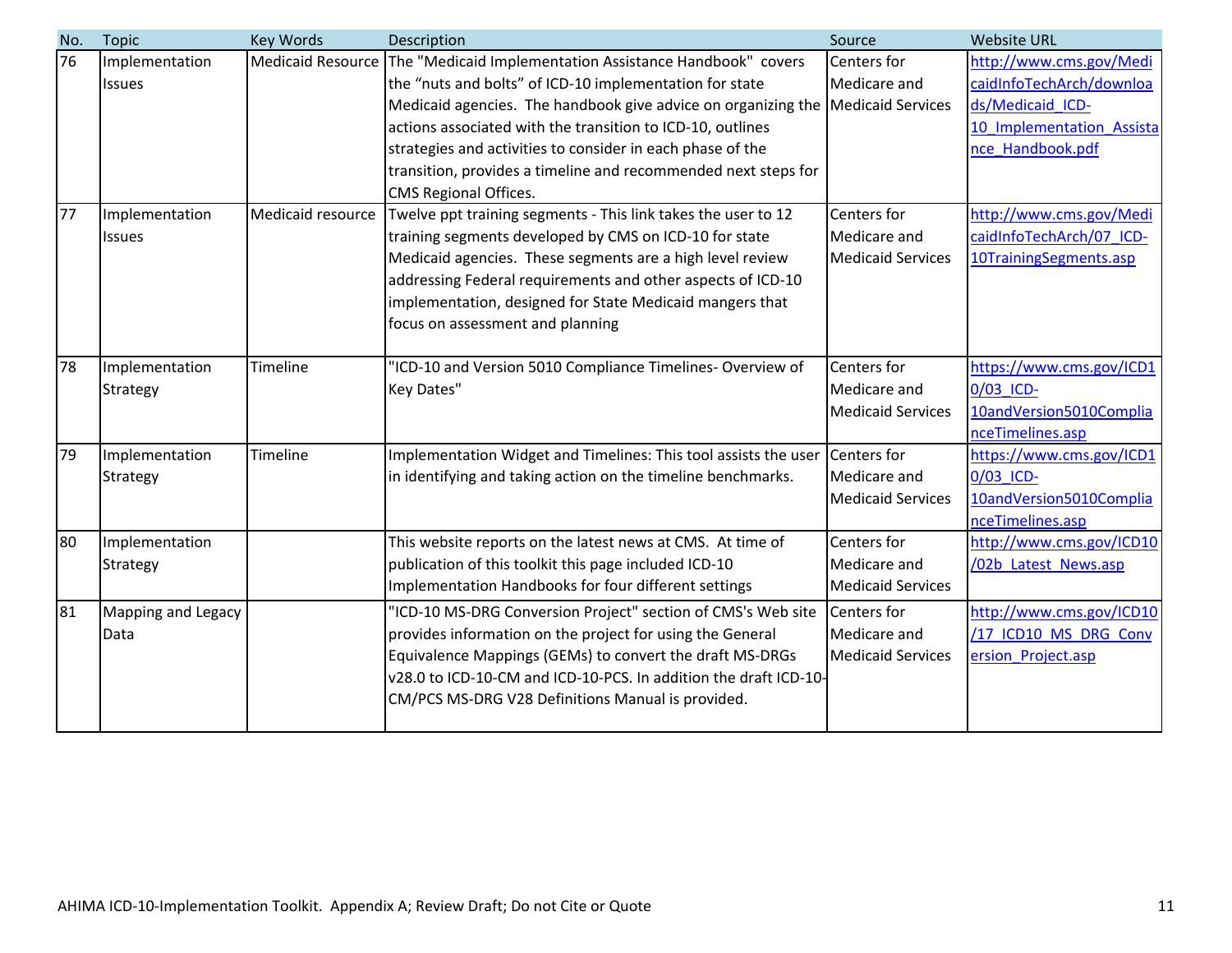| No.      | <b>Topic</b>                                        | Key Words              | Description                                                                                                                                                                                                                                                                                                                                                                                                                                                                                                         | Source                                                  | <b>Website URL</b>                                                                                                                                                                                                                                                                 |
|----------|-----------------------------------------------------|------------------------|---------------------------------------------------------------------------------------------------------------------------------------------------------------------------------------------------------------------------------------------------------------------------------------------------------------------------------------------------------------------------------------------------------------------------------------------------------------------------------------------------------------------|---------------------------------------------------------|------------------------------------------------------------------------------------------------------------------------------------------------------------------------------------------------------------------------------------------------------------------------------------|
| 82<br>83 | <b>Mapping and Legacy</b><br>Data<br>Process/System |                        | 'ICD-10-CM/PCS to ICD-9-CM Reimbursement Mappings<br>2011 Version Documentation and User's Guide." The target<br>audience of this document is professionals working in the health Medicaid Services<br>services reimbursement system, including software engineers<br>and IT professionals. The intent of the document is to give the<br>reader information they need to understand the intent and<br>structure of the ICD-10 to ICD-9 mapping. 7-pages<br>"CMS ICD-10 Planning: Initial Summary of AHIMA Executive | Centers for<br>Medicare and<br>Centers for              | http://www.cms.gov/ICD10<br>/Downloads/2011 Reimbur<br>sement Mapping User Gu<br>ide.pdf<br>https://www.cms.gov/ICD1                                                                                                                                                               |
|          | Impact                                              |                        | Report" is a 15-page summary of a more extensive AHIMA<br>report chronicling CMS business process that would be<br>impacted by an ICD-10 transition.                                                                                                                                                                                                                                                                                                                                                                | Medicare and<br><b>Medicaid Services</b>                | 0/Downloads/AHIMASumm<br>ary.pdf                                                                                                                                                                                                                                                   |
| 84       | Process/System<br>Impact                            |                        | MLN Matters Number MM7492 on Medicare Fee-For-Service<br>(FFS) Claims Processing Guidance for Implementing ICD-10-<br>CM/PCS                                                                                                                                                                                                                                                                                                                                                                                        | Centers for<br>Medicare and<br><b>Medicaid Services</b> | http://www.cms.gov/MLN<br>MattersArticles/downloads<br>/MM7492.pdf                                                                                                                                                                                                                 |
| 85       | Process/System<br>Impact                            | <b>Safety Measures</b> | Quality and Patient Provides conversion timeframes for the physician quality<br>reporting system (PQRS)                                                                                                                                                                                                                                                                                                                                                                                                             | Centers for<br>Medicare and<br><b>Medicaid Services</b> | https://www.cms.gov/PQR<br>S/Downloads/PQRS and IC<br>$D -$<br>10 Conversion Milestones<br>05-10-11.pdf                                                                                                                                                                            |
| 86       | <b>Rulemaking Process</b><br>and HIPAA              |                        | CMS fact sheet of the final 1CD-10 implementation rule released Centers for<br>on January 15, 2009                                                                                                                                                                                                                                                                                                                                                                                                                  | Medicare and<br><b>Medicaid Services</b>                | https://www.cms.gov/apps<br>/media/press/factsheet.asp<br>?Counter=3407&intNumPe<br>rPage=10&checkDate=&ch<br>eckKey=2&srchType=2ν<br>mDays=0&srchOpt=0&srch<br>Data=icd%252D10&keywor<br>dType=All&chkNewsType=6<br>&intPage=&showAll=1&pYe<br>ar=&year=0&desc=&cboOr<br>der=date |
| 87       | <b>Rulemaking Process</b><br>and HIPAA              |                        | CMS website, contains links to the final rule and transitions and<br>code sets regulations                                                                                                                                                                                                                                                                                                                                                                                                                          | Centers for<br>Medicare and<br><b>Medicaid Services</b> | https://www.cms.gov/ICD1<br>0/10a_Statute_Regulations.<br>asp                                                                                                                                                                                                                      |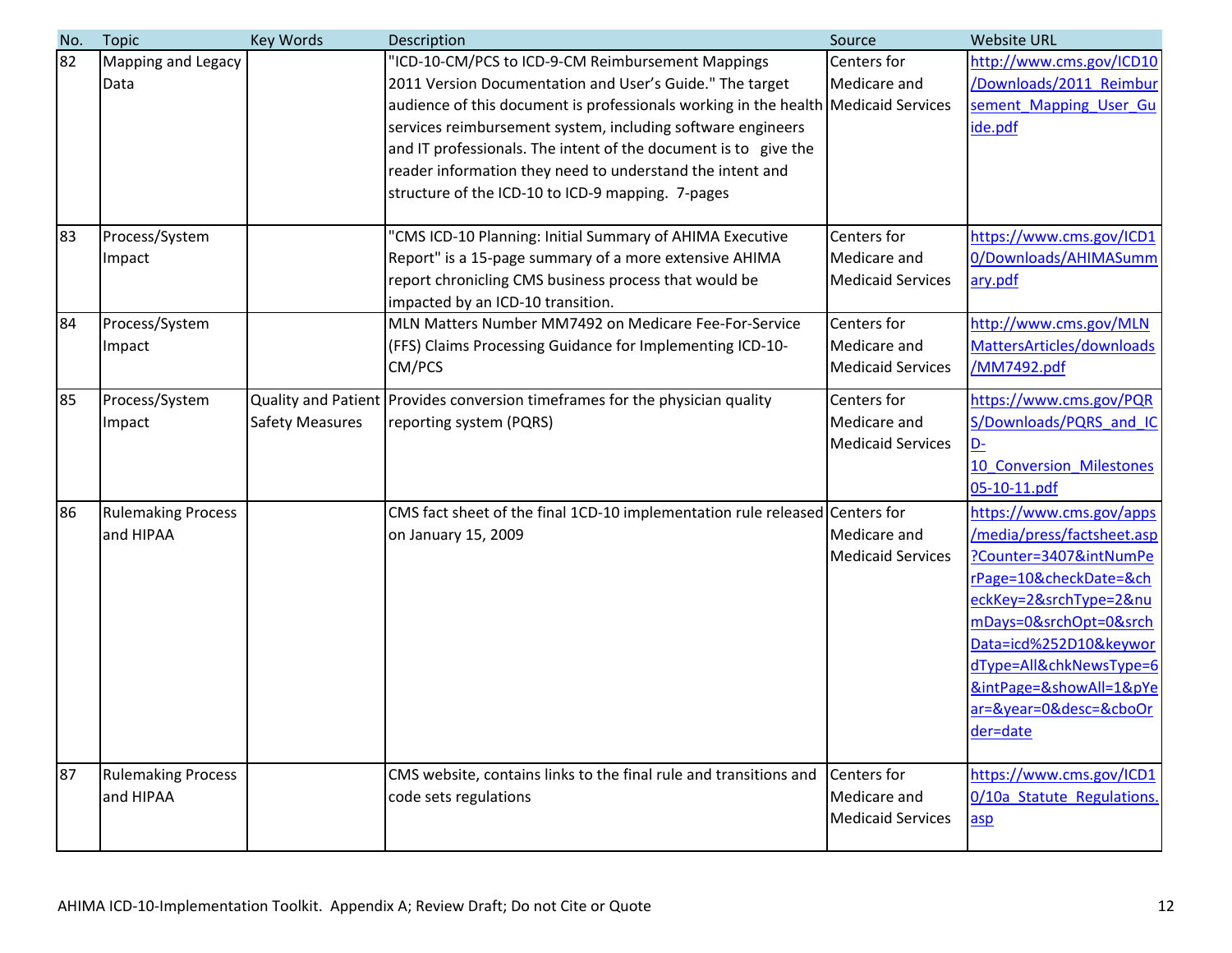| No. | <b>Topic</b>                              | <b>Key Words</b>                                                                        | Description                                                                                                                                                          | Source                                                     | <b>Website URL</b>                                                                                                                                                        |
|-----|-------------------------------------------|-----------------------------------------------------------------------------------------|----------------------------------------------------------------------------------------------------------------------------------------------------------------------|------------------------------------------------------------|---------------------------------------------------------------------------------------------------------------------------------------------------------------------------|
| 88  | <b>Rulemaking Process</b><br>and HIPAA    |                                                                                         | This is a CMS website for Standards for Electronic Transactions,<br>New Versions, New Standards and New Code Set - Final Rule.<br>Additional downloads are available | Centers for<br>Medicare and<br><b>Medicaid Services</b>    | https://www.cms.gov/Tran<br>sactionCodeSetsStands/02<br><b>TransactionsandCodeSetsR</b><br>egulations.asp                                                                 |
| 89  | <b>State Medicaids</b>                    |                                                                                         | Links to each state Medicaid website<br>Download List of State Medicaid Program Websites)                                                                            | Centers for<br>Medicare and<br><b>Medicaid Services</b>    | http://www.cms.gov/medic<br>aideligibility/                                                                                                                               |
| 90  | <b>Training</b>                           | <b>CMS</b><br>Teleconferences.<br>Training,<br>Implementation<br><b>Issues</b>          | PDF files and some podcasts for CMS-hosted national provider<br>education teleconferences on ICD-10-CM/PCS.                                                          | Centers for<br>Medicare and<br><b>Medicaid Services</b>    | http://www.cms.gov/ICD10<br>/Tel10/list.asp                                                                                                                               |
| 91  | Training                                  | Implementation<br>Issues, Background<br>of ICD-10-CM/PCS,<br>Mapping and<br>legacy data | News and updates from CMS on activities and educational<br>opportunities, including national provider teleconferences                                                | Centers for<br>Medicare and<br><b>Medicaid Services</b>    | https://www.cms.gov/ICD1<br>0/02b Latest News.asp                                                                                                                         |
| 92  | User of ICD-10-CM<br>Only                 | Implementation<br>Strategy                                                              | ICD-10 Implementation Strategies for Physicians National<br><b>Provider Call</b>                                                                                     | Centers for<br>Medicare and<br><b>Medicaid Services</b>    | http://www.cms.gov/ICD10<br>/Tel10/itemdetail.asp?filter<br>Type=none&filterByDID=-<br>99&sortByDID=1&sortOrde<br>r=descending&itemID=CMS<br>1249632&intNumPerPage=<br>10 |
| 93  | Vendor/Payer<br><b>Contractual Issues</b> |                                                                                         | CMS website directed at vendor readiness for the I-10<br>transition. Additional resources available                                                                  | Centers for<br>Medicare and<br><b>Medicaid Services</b>    | https://www.cms.gov/ICD1<br>0/09a Vendor Resources.a<br>SD                                                                                                                |
| 94  | Vendor/Payer<br>Contractual Issues        |                                                                                         | A two-page tip sheet titled "Talking to Your Customers About<br>ICD-10 AND Version 5010: Tips for Software Vendors."                                                 | Centers for<br>Medicare and<br><b>Medicaid Services</b>    | https://www.cms.gov/ICD1<br>0/Downloads/ICD10Talking<br>toCustomersforVendors201<br>00409.pdf                                                                             |
| 95  | <b>Rulemaking Process</b><br>and HIPAA    | Implementation,<br>Final Rule, 5010                                                     | Link to the Federal Register on the Final Rule for version 5010<br>published January 16, 2009, 34 pages.                                                             | <b>Federal Register</b><br>(Government<br>Printing Office) | http://edocket.access.gpo.<br>gov/2009/pdf/E9-740.pdf                                                                                                                     |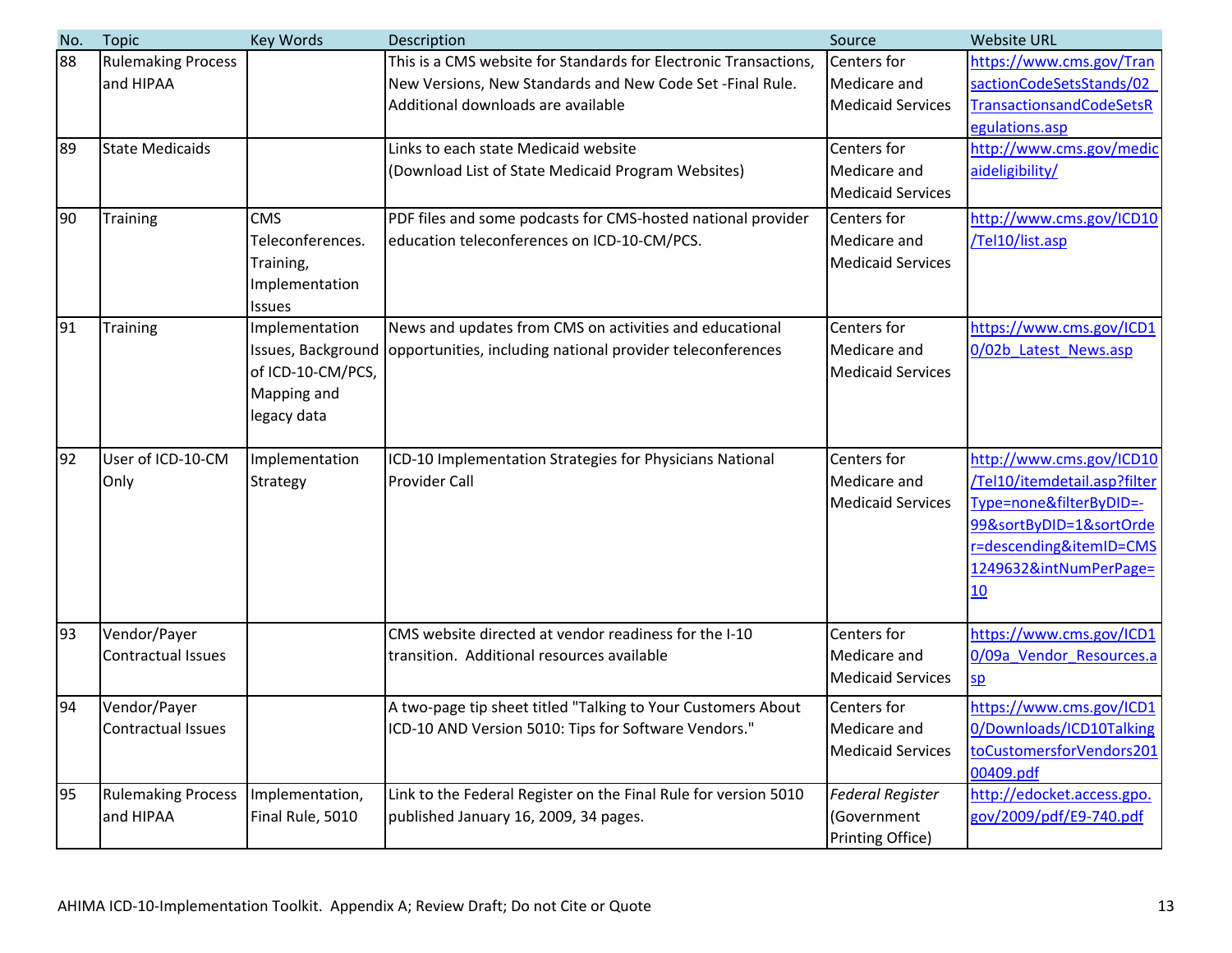| No. | <b>Topic</b>              | Key Words           | Description                                                                | Source                  | <b>Website URL</b>               |
|-----|---------------------------|---------------------|----------------------------------------------------------------------------|-------------------------|----------------------------------|
| 96  | <b>Rulemaking Process</b> | Implementation,     | Link to the Federal Register containing the final rule for ICD-10          | <b>Federal Register</b> | http://edocket.access.gpo.       |
|     | and HIPAA                 | Final Rule, ICD-10- | published January 16, 2009.                                                | (Government             | gov/2009/pdf/E9-743.pdf          |
|     |                           | CM, ICD-10-PCS      |                                                                            | Printing Office)        |                                  |
|     |                           |                     |                                                                            |                         |                                  |
| 97  | Training                  |                     | Get Body Smart: An Online Textbook about Human Anatomy                     | <b>Get Body Smart</b>   | http://www.getbodysmart.         |
|     |                           |                     | and Physiology.                                                            |                         | com/                             |
| 98  | <b>Budgetary Issues</b>   |                     | The HIMSS ICD-10 Cost Prediction Modeling tool assists users in            | Healthcare              | http://www.himss.org/cont        |
|     |                           |                     | predicting the financial impact of transitioning to ICD-10.                | Information and         | ent/files/HIMSSICD-              |
|     |                           |                     | Developed in Excel, the tool explores the costs incurred in                | Management              | 10CostPredictionModeltool        |
|     |                           |                     | transitioning to ICD-10, the effect ICD-10 will have on future             | <b>Systems Society</b>  | <u>xlsx</u>                      |
|     |                           |                     | revenue and steps that can be taken to mitigate the costs and              |                         |                                  |
|     |                           |                     | risks of moving to ICD-10. The tool helps users understand the             |                         |                                  |
|     |                           |                     | impact of ICD-10 in four key areas: coding, revenue cycle,                 |                         |                                  |
|     |                           |                     | project management and information technology.                             |                         |                                  |
| 99  | Implementation            | Background of       | The HIMSS ICD 10 Resource Listing provides a quick reference of Healthcare |                         | http://www.himss.org/cont        |
|     | <b>Issues</b>             | ICD-10-CM/PCS       | resources available to the industry, including ICD 10 basics,              | Information and         | ent/files/FinancialSystemsR      |
|     |                           |                     | implementation and frequently asked questions.                             | Management              | esourceListing.pdf               |
|     |                           |                     |                                                                            | <b>Systems Society</b>  |                                  |
| 100 | Implementation            |                     | The HIMSS "ICD-10 PlayBook" provides information to assist                 | Healthcare              | http://www.himss.org/ASP         |
|     | Strategy                  |                     | hospitals, ambulatory centers, practitioners, and their staff in           | Information and         | /topics ICD10Playbook.asp        |
|     |                           |                     | transitioning to ICD-10.                                                   | Management              |                                  |
|     |                           |                     |                                                                            | <b>Systems Society</b>  |                                  |
| 101 |                           |                     | NPI Lookup, NDC Lookup, HCPCS Lookup, ICD-9 Lookup, ICD-10                 | HIPAASpace              | http://www.hipaaspace.co         |
|     |                           |                     | Lookup, CLIA Lookup, Taxonomy Codes Lookup, NAICS Lookup:                  |                         | m/Medical Billing/Coding/        |
|     |                           |                     | This set of Lookup Services provides comprehensive coverage of             |                         | <b>Billing Code Lookup Servi</b> |
|     |                           |                     | all possible Lookup Services used in Healthcare industry to                |                         | ces.aspx                         |
|     |                           |                     | provide electronic documents submission under HIPAA                        |                         |                                  |
|     |                           |                     | regulation as well as regular paper Healthcare forms and                   |                         |                                  |
|     |                           |                     | documents                                                                  |                         |                                  |
| 102 |                           |                     | ICD10Data.com is the free ICD-10 medical coding website                    | ICD10Data.com           | http://www.icd10data.com         |
|     |                           |                     | ICD10Data.com takes the ICD-10 coding book and adds over 4.2               |                         |                                  |
|     |                           |                     | million cross references between codes to make finding what                |                         |                                  |
|     |                           |                     | you need faster and easier than ever before. They have taken               |                         |                                  |
|     |                           |                     | the ICD-10 coding books and added over 10.6 million hyperlinks             |                         |                                  |
|     |                           |                     | between codes to make it faster and easier to find what you                |                         |                                  |
|     |                           |                     | need.                                                                      |                         |                                  |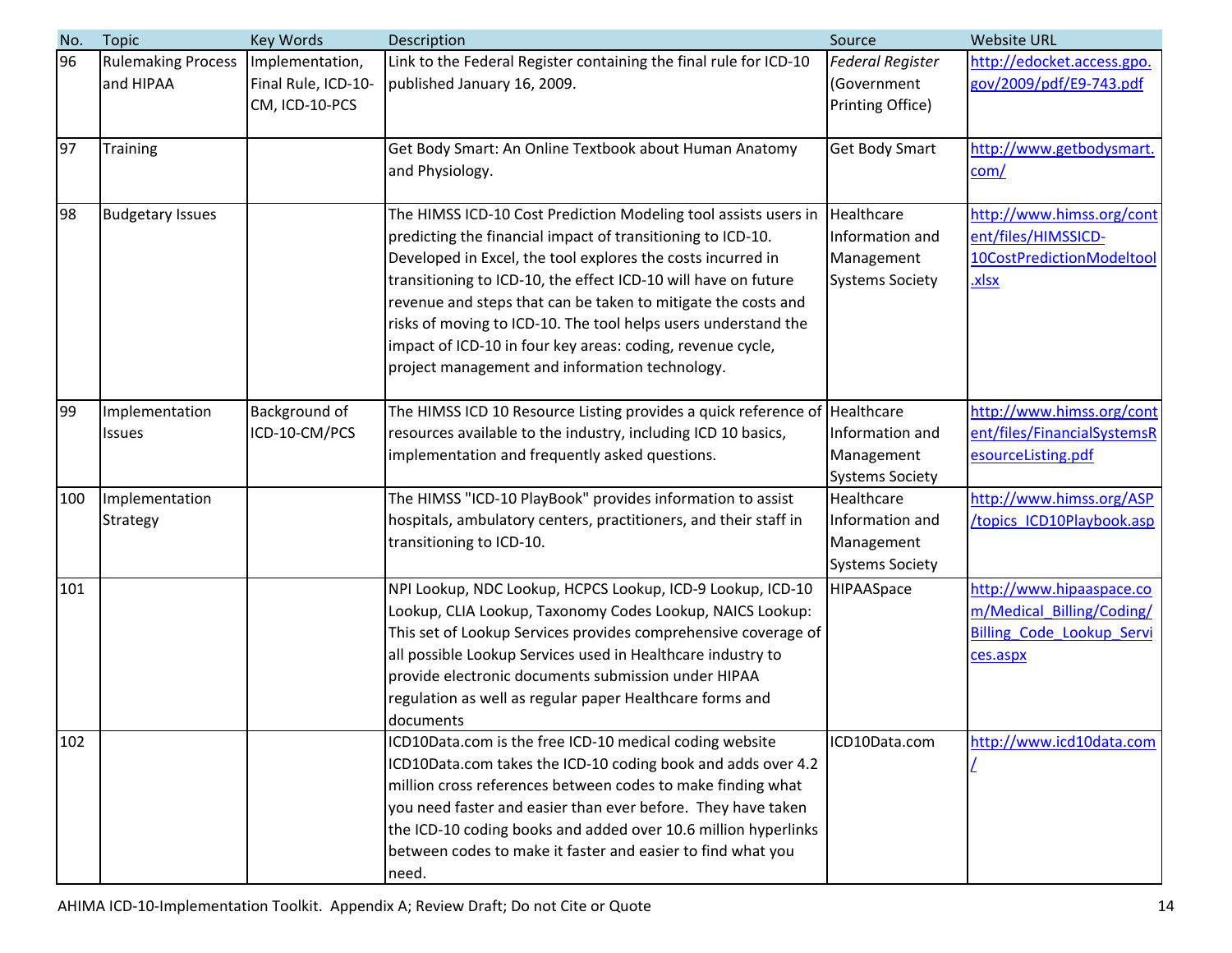| No. | <b>Topic</b>                   | Key Words                | Description                                                                                                              | Source                     | <b>Website URL</b>                                     |
|-----|--------------------------------|--------------------------|--------------------------------------------------------------------------------------------------------------------------|----------------------------|--------------------------------------------------------|
| 103 | User of ICD-10-CM              | <b>Medical Specialty</b> | Fact Sheet on ICD-10 available. Several links to medical societies.                                                      | <b>Medical Group</b>       | http://www.mgma.com/pr                                 |
|     | Only                           | Societies, Budget,       | The Medical Group Management Association, founded in 1926,                                                               | Management                 | ess/default.aspx?id=22586                              |
|     |                                | Implementation           | is the nation's principal voice for medical group practice.                                                              | Association                |                                                        |
|     |                                |                          | MGMA's more than 21,500 members manage and lead 13,500                                                                   |                            |                                                        |
|     |                                |                          | organizations, in which more than 270,000 physicians practice.                                                           |                            |                                                        |
|     |                                |                          | MGMA's core purpose is to improve the effectiveness of                                                                   |                            |                                                        |
|     |                                |                          | medical group practices and the knowledge and skills of the                                                              |                            |                                                        |
|     |                                |                          | individuals who manage and lead them. MGMA headquarters                                                                  |                            |                                                        |
|     |                                |                          | are in Englewood, Colo. For more information please visit                                                                |                            |                                                        |
|     |                                |                          | www.mgma.com.                                                                                                            |                            |                                                        |
| 104 | Implementation Issue Minnesota |                          | ICD-10 information from the Minnesota Health Information                                                                 | Minnesota Health           | http://www.mnhima.org/                                 |
|     |                                |                          | <b>Management Association</b>                                                                                            | Information                |                                                        |
|     |                                |                          |                                                                                                                          | Management                 |                                                        |
|     |                                |                          |                                                                                                                          | Association                |                                                        |
| 105 | ICD-10-CM                      |                          | Provides a synopsis of ICD-10-CM's background                                                                            | <b>National Center for</b> | http://www.cdc.gov/nchs/i                              |
|     |                                |                          |                                                                                                                          | <b>Health Statistics</b>   | cd/icd10cm.htm                                         |
|     |                                |                          |                                                                                                                          |                            |                                                        |
| 106 | ICD-10-CM                      | <b>Code Sets</b>         | ICD-10-CM Official Guidelines for Coding and Reporting, 2012                                                             | <b>National Center for</b> | http://www.cdc.gov/nchs/                               |
|     |                                |                          |                                                                                                                          | <b>Health Statistics</b>   | data/icd10/10cmguidelines                              |
|     |                                |                          |                                                                                                                          |                            | 2012.pdf                                               |
| 107 | Process/System                 |                          | Quality and Patient   On March 15, 2012 NCQA will post the measures below for                                            | National                   | http://www.ncga.org/tabid                              |
|     | Impact                         | <b>Safety Measures</b>   | review and comment. NCQA will post only tables of ICD-10                                                                 | Committee for              | /1261/Default.aspx                                     |
|     |                                |                          | codes for review; organizations must refer to HEDIS 2012                                                                 | <b>Quality Assurance</b>   |                                                        |
|     |                                |                          | Volume 2: Technical Specifications for the complete measure                                                              |                            |                                                        |
|     |                                |                          | specifications.                                                                                                          |                            |                                                        |
| 108 | Background of ICD              |                          | International Statistical Classification of Diseases and Related                                                         | National Library of        | http://www.nlm.nih.gov/re<br>search/umls/sourcerelease |
|     |                                |                          | Health Problems (ICD-10): Americanized Version Source                                                                    | Medicine                   |                                                        |
|     |                                |                          | Information. This is an UMLS site which provides website<br>information for ICD-10 (not ICD-10-CM) and update frequency. |                            | docs/current/ICD10AE/                                  |
|     |                                |                          |                                                                                                                          |                            |                                                        |
| 109 | ICD-10-PCS                     |                          | 2011AA ICD-10-PCS Source Information. This is an UMLS site                                                               | National Library of        | http://www.nlm.nih.gov/re                              |
|     |                                |                          | which provides information on the purpose, description,                                                                  | Medicine                   | search/umls/sourcerelease                              |
|     |                                |                          | metathesaurus scope, and update frequency of ICD-10-PCS.                                                                 |                            | docs/current/ICD10PCS/                                 |
|     |                                |                          |                                                                                                                          |                            |                                                        |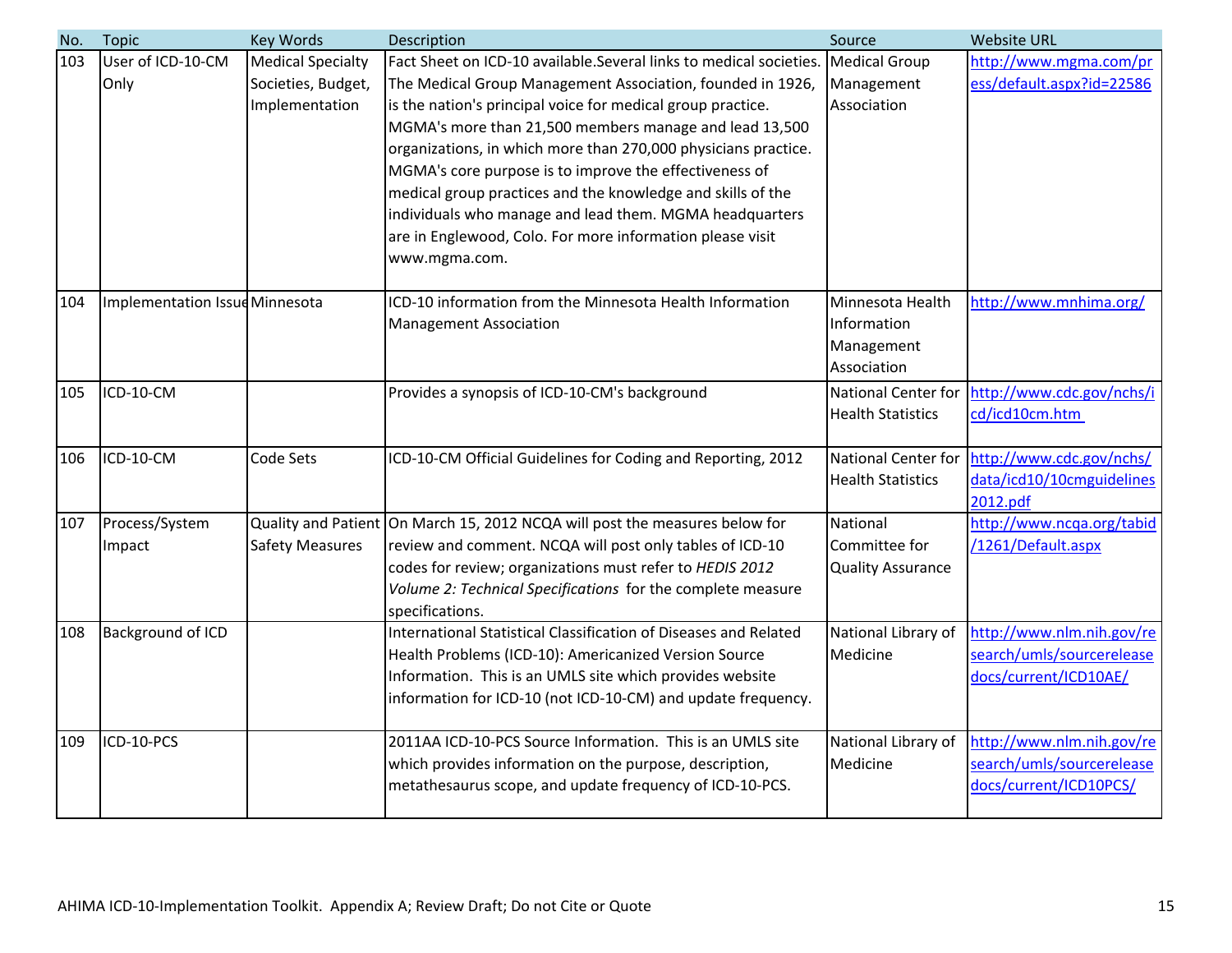| No. | <b>Topic</b>              | Key Words              | Description                                                                                    | Source                    | <b>Website URL</b>             |
|-----|---------------------------|------------------------|------------------------------------------------------------------------------------------------|---------------------------|--------------------------------|
| 110 | Process/System            | Quality and Patient    | ICD-10-CM/PCS Coding Maintenance Operational Guide -                                           | <b>National Quality</b>   | http://www.qualityforum.o      |
|     | Impact                    | <b>Safety Measures</b> | provides guidance to NQF, measure developers and stewards on Forum                             |                           | rg/Publications/2010/10/IC     |
|     |                           |                        | how to prepare for the conversion of quality measures to ICD-10-                               |                           | $D-10-$                        |
|     |                           |                        | CM/PCS. NQF Membership is required to access full report.                                      |                           | <b>CM/PCS Coding Maintena</b>  |
|     |                           |                        | Abridged version is available at no charge.                                                    |                           | nce Operational Guidance       |
|     |                           |                        |                                                                                                |                           | .aspx                          |
| 111 |                           | <b>NJDDCS</b>          | This booklet shows the adaptation of the NJDDCS for ICD-10.                                    | New Jersey                | http://www.state.nj.us/hea     |
|     |                           |                        |                                                                                                | Department of             | lth/healthcarequality/ub/2     |
|     |                           |                        |                                                                                                | Health                    | 008/NJDDCS_V2_Comparis         |
|     |                           |                        |                                                                                                |                           | on of Data Fields.pdf          |
|     |                           |                        |                                                                                                |                           |                                |
| 112 |                           | ICD-10                 | This manual discusses the health information technology                                        | New Jersey                | http://www.state.nj.us/hea     |
|     |                           |                        | operational plan for NJ Department of Health. There is one                                     | Department of             | lth/bc/documents/hitc10/h      |
|     |                           |                        | mention of ICD-10.                                                                             | Health                    | it operational plan onc.pd     |
|     |                           |                        |                                                                                                |                           |                                |
| 113 |                           |                        | Implementation Issue Medicaid Resource   Medicaid ICD-10 Implementation Assistance Launch Page | Noblis and Center         | https://medicaidicd10.nobli    |
|     |                           |                        |                                                                                                | for Medicaid, CHIP,       | s.org/navigation/              |
|     |                           |                        |                                                                                                | and Survey and            |                                |
|     |                           |                        |                                                                                                | Certification             |                                |
| 114 | Vendor/Payer              | State-specific         | MITS News - Feb 2009. At the time of the publication the new                                   | Ohio Department           | http://jfs.ohio.gov/mits/ne    |
|     | <b>Contractual Issues</b> | resources, Ohio        | Medicaid Information Technology System implementation will                                     | of Job and Family         | wsletter/MITS 0209.pdf         |
|     |                           |                        | have been completed. This system will allow for 5010                                           | Services                  |                                |
|     |                           |                        | compliance and the ability for providers to submit ICD-10 Codes                                |                           |                                |
|     |                           |                        | in the future.                                                                                 |                           |                                |
| 115 | Vendor/Payer              | State-specific         | 2011 Strategic goals of ODJFS on page 16 or 19 identify the                                    | Ohio Department           | http://jfs.ohio.gov/aboutus    |
|     | <b>Contractual Issues</b> | resources, Ohio        | short term and long term strategy for ICD-10 implementation.                                   | of Job and Family         | <b>/ODJFSstrategicPlan.pdf</b> |
|     |                           |                        |                                                                                                | Services                  |                                |
| 116 | Mapping and Legacy GEMs   |                        | Presentation on the GEM files and how they are used                                            | Pennsylvania              | www.phima.org                  |
|     | Data                      |                        |                                                                                                | <b>Health Information</b> |                                |
|     |                           |                        |                                                                                                | Management                |                                |
|     |                           |                        |                                                                                                | Association               |                                |
|     |                           |                        |                                                                                                |                           |                                |
| 117 | Process/System            | ICD-10; Post-          | A listing of reports that may be useful post-ICD-10                                            | Pennsylvania              | www.phima.org                  |
|     | Impact                    | implementation         | implementation.                                                                                | <b>Health Information</b> |                                |
|     |                           |                        |                                                                                                | Management                |                                |
|     |                           |                        |                                                                                                | Association               |                                |
|     |                           |                        |                                                                                                |                           |                                |